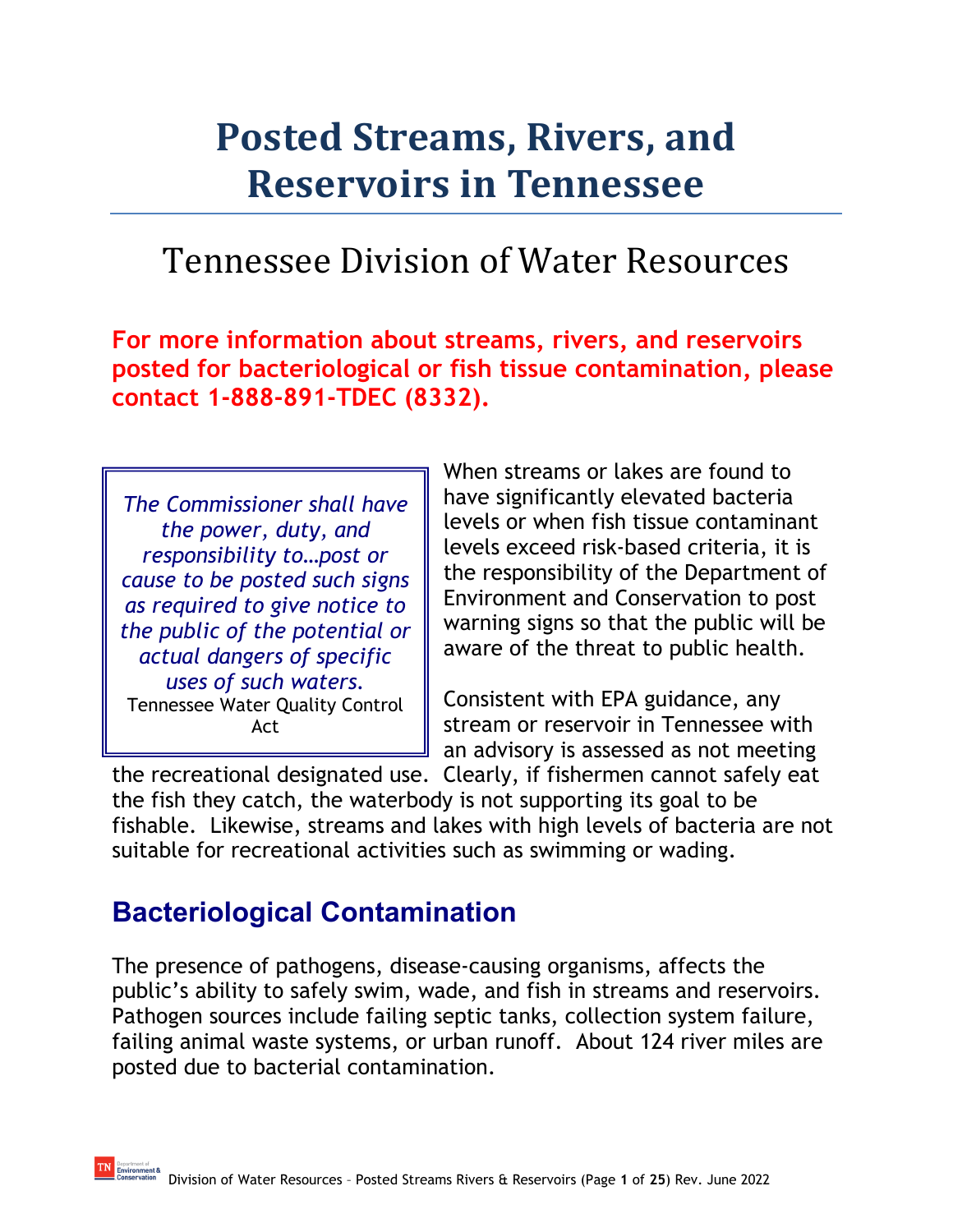### **Bacteriological Advisories in Tennessee**

(June 2022. This list is subject to revision.)

# East Tennessee

| <b>Stream</b>                       | <b>Portion</b>                                                                 | <b>County</b>                                              | <b>Comments</b>                                              |  |
|-------------------------------------|--------------------------------------------------------------------------------|------------------------------------------------------------|--------------------------------------------------------------|--|
| <b>Beaver Creek</b><br>(Bristol)    | Boone Lake to Virginia Line<br>$(20.0 \text{ miles})$                          | Sullivan                                                   | Bristol urban runoff and<br>nonpoint sources in<br>Virginia. |  |
| <b>Cash Hollow</b><br>Creek         | From Knob Creek to Big<br>Hollow (Mile 0.0 to 1.4)                             | Washington                                                 | Johnson City urban<br>runoff.                                |  |
| <b>Coal Creek</b>                   | STP to Clinch R. (4.7 miles)                                                   | Anderson                                                   | Lake City STP.                                               |  |
| <b>East Fork</b><br>Poplar Creek    | Mouth to New Hope Pond<br>(Mile 15.0)                                          | Oak Ridge urban runoff<br>and collection system<br>issues. |                                                              |  |
| <b>First Creek</b>                  | From Neyland Drive to Topeka<br>Street near I-640 (Mile 0.2 to<br>Knox<br>4.0) |                                                            | Knoxville urban runoff<br>and collection system<br>issues    |  |
| <b>Second Creek</b>                 | From Mouth to headwaters<br>$(2.9$ miles)                                      | Knox                                                       | Knoxville urban runoff<br>and collection system<br>issues.   |  |
| <b>Goose Creek</b>                  | Entire Stream (4.0 miles)                                                      | Knox                                                       | Knoxville urban runoff<br>and collection system<br>issues.   |  |
| <b>Pine Creek</b>                   | Mile Mouth to Litton Fork (0.0<br>to $10.1$ )                                  |                                                            |                                                              |  |
| East Fork of<br><b>Pine Creek</b>   | Mouth to Park Road (Mile 0.0)<br>to $0.8$ )                                    |                                                            |                                                              |  |
| Litton Fork of<br><b>Pine Creek</b> | From Mouth to Grave Hill<br>Road (Mile 0.0 to 1.0)                             | Scott                                                      | Oneida collection<br>system and septic                       |  |
| North Fork of<br>Pine Creek         | Entire Stream (1.5 miles)                                                      |                                                            | tanks.                                                       |  |
| South Fork of<br><b>Pine Creek</b>  | From Mouth to unnamed<br>tributary near Carson<br>Cemetery (Mile 0.0 to 0.7)   |                                                            |                                                              |  |

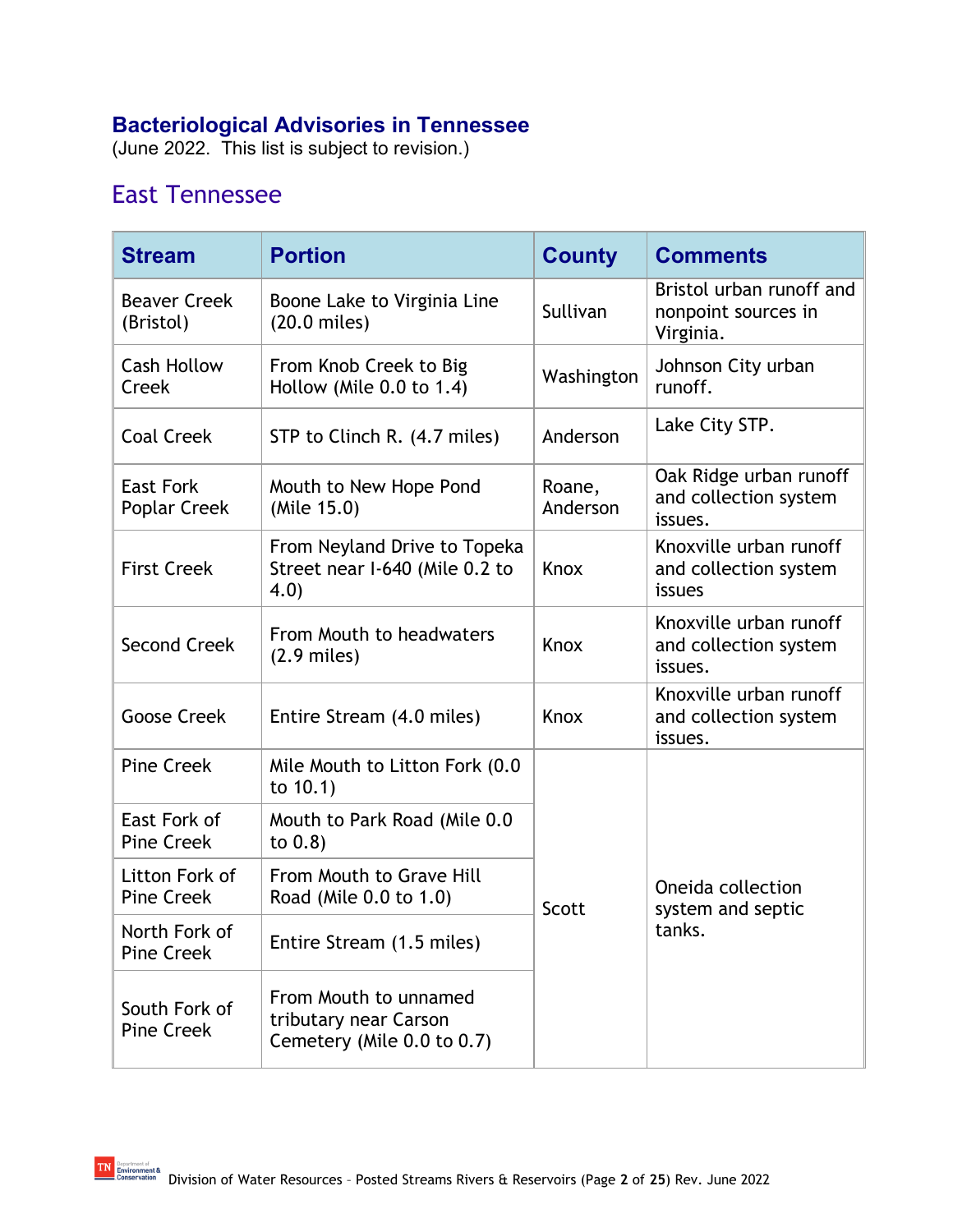| <b>Stream</b>                      | <b>Portion</b>                                                                             | County     | <b>Comments</b>                                             |
|------------------------------------|--------------------------------------------------------------------------------------------|------------|-------------------------------------------------------------|
| <b>Sinking Creek</b>               | From point of subsidence to<br>Catbird Creek (Mile 0.0 to<br>(2.8)                         | Washington | Urban runoff and<br>livestock.                              |
| <b>Third Creek</b>                 | From Fort Loudoun Reservoir<br>to East Fork (Mile 0.0 to 1.4),<br>at Highway 40 (Mile 3.3) | Knox       | Knoxville urban runoff<br>and collection system<br>issues.  |
| East Fork of<br><b>Third Creek</b> | From Third Creek to<br>Middlebrook Pike (Mile 0.0 to<br>(0.8)                              | Knox       | Knoxville urban runoff<br>and collection system<br>issues.  |
| <b>Turkey Creek</b>                | From Mouth to Henry Street<br>(Mile 0.0 to 5.3)                                            |            | Morristown urban<br>runoff and collection<br>system issues. |
| Beech Branch                       | Entire stream (1.0 mile)                                                                   |            | Improper connections<br>to storm sewers,                    |
| <b>Dudley Creek</b>                | Entire stream (5.7 miles)                                                                  | Sevier     | collection system<br>issues, and failing<br>septic tanks.   |

# Southeast Tennessee

| <b>Stream</b>                     | <b>Portion</b>                                  | County   | <b>Comments</b>                                              |
|-----------------------------------|-------------------------------------------------|----------|--------------------------------------------------------------|
| <b>Citico Creek</b>               | Mouth to headwaters<br>$(7.3$ miles)            | Hamilton | Chattanooga urban<br>runoff and collection<br>system issues. |
| Chattanooga<br>Creek              | Mouth to GA line $(7.7 \text{ mi.})$   Hamilton |          | Chattanooga collection<br>system issues.                     |
| <b>Stringers</b><br><b>Branch</b> | From Mouth to Ormand<br>Drive (Mile 0.0 to 5.4) | Hamilton | Chattanooga collection<br>system issues.                     |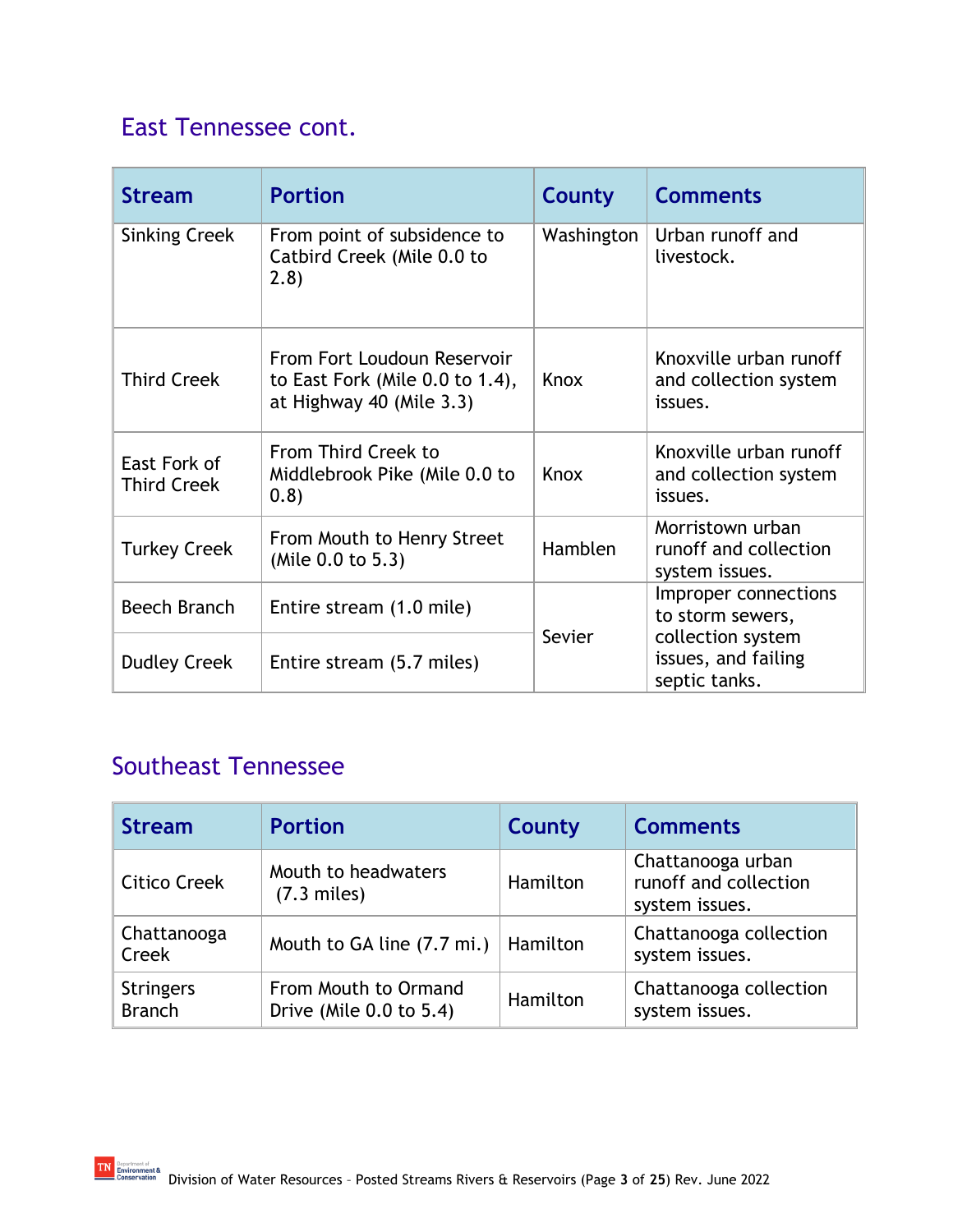## Middle Tennessee

| <b>Stream</b>                        | <b>Portion</b>                                                            | County   | <b>Comments</b>                                                               |
|--------------------------------------|---------------------------------------------------------------------------|----------|-------------------------------------------------------------------------------|
| Little Duck River                    | Old Stone Fort State Park<br>$(2.3$ miles)                                | Coffee   | Manchester<br>collection system<br>issues.                                    |
| Nashville Area                       |                                                                           |          |                                                                               |
| Brown's Creek                        | Main Stem (4.3 miles)                                                     |          |                                                                               |
| Dry Creek                            | From Mouth to the second<br>bend of the creek (Mile 0.0)<br>to $0.1$ )    |          |                                                                               |
| <b>Gibson Creek</b>                  | Mouth to Neeley's Branch<br>(Mile 0.0 to 0.2)                             |          |                                                                               |
| <b>McCrory Creek</b>                 | From Mouth to unnamed<br>tributary (Mile $0.0$ to $0.2$ )                 | Davidson | <b>Metro Nashville</b><br>collection system<br>overflows and<br>urban runoff. |
| Tributary to<br><b>McCrory Creek</b> | From Mouth to driveway<br>(Mile 0.0 to 0.1                                |          |                                                                               |
| <b>Richland Creek</b>                | From Mouth to West Park<br>(Mile 0.0 to 2.2)                              |          |                                                                               |
| <b>Cumberland River</b>              | Bordeaux Bridge (Mile<br>185.7) to Woodland Street<br>Bridge (Mile 190.6) |          |                                                                               |

# West Tennessee

| <b>Stream</b> | <b>Portion</b>                | County | <b>Comments</b>                                             |
|---------------|-------------------------------|--------|-------------------------------------------------------------|
| Cypress Creek | Entire Stream (7.7)<br>miles) | Shelby | Memphis urban<br>runoff and<br>collection system<br>issues. |

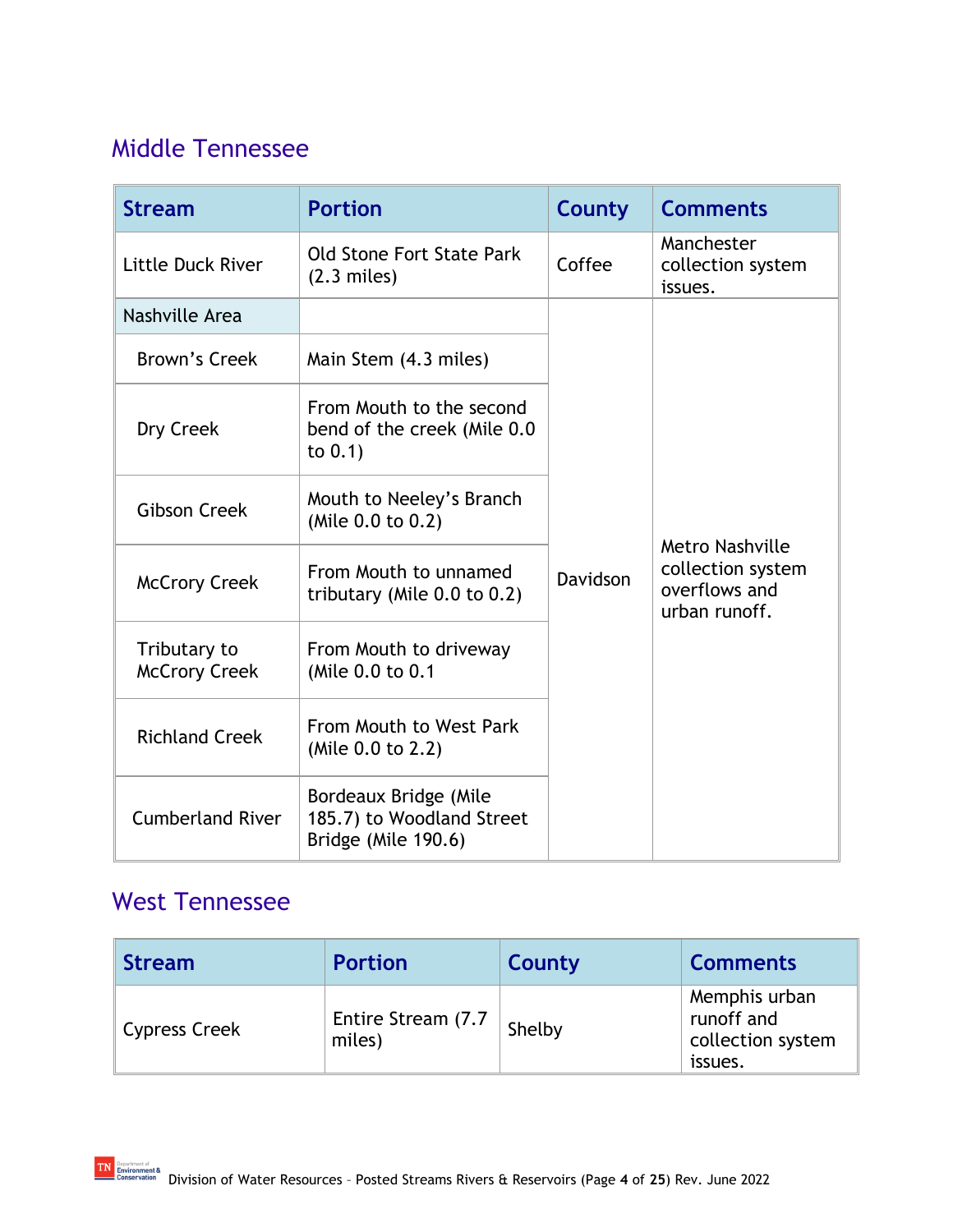# Fish Tissue Contamination

Fish are an important part of a balanced diet and a good source of low fat protein. They also provide essential fatty acids that are crucial for the proper functioning of the nervous system and help prevent heart disease. The Department recommends that residents and visitors continue to eat fish from Tennessee rivers and reservoirs, but they should also follow the published advisories on consumption hazards in individual reservoirs.

Approximately 240,038 reservoir acres and 565 river miles are currently posted due to contaminated fish. The contaminants most frequently found at dangerous levels in fish tissue are PCBs, mercury, chlordane, and other organics.

Organic substances and mercury tend to bind with the sediment, settle out of the water, and persist for a very long time. In the sediment, they become part of the aquatic food chain and, over time, concentrate in fish tissue. Contaminants can be found in fish tissue even if the substance has not been used or manufactured in decades.

Waterbodies where fish tissue has levels of contamination that pose a higher than acceptable risk to the public are posted and the public is advised of the danger. Signs are placed at main public access points and a press release is submitted to local newspapers. The list of advisories is also published in TWRA's annual fishing regulations. If needed, TWRA can enforce a fishing ban.

Where contaminants are elevated in fish, they may also be present in other aquatic life as well. Therefore, the public is advised to limit or avoid consumption of other animals such as turtles, crayfish and mussels in waterbodies with a fishing advisory.

In March 2004, the U.S. Department of Health and Human Services, in conjunction with the U.S. Environment Protection Agency, issued a mercury advisory for the consumption of fish and shellfish by pregnant women, nursing mothers, young children, and women who might become pregnant. The advisory specifically warns this sensitive sub-population to avoid eating fish with elevated mercury levels: Shark, Swordfish, King Mackerel, and Tilefish. For more information see EPA's website: <https://www.epa.gov/fish-tech/epa-fda-advice-about-eating-fish-and-shellfish>

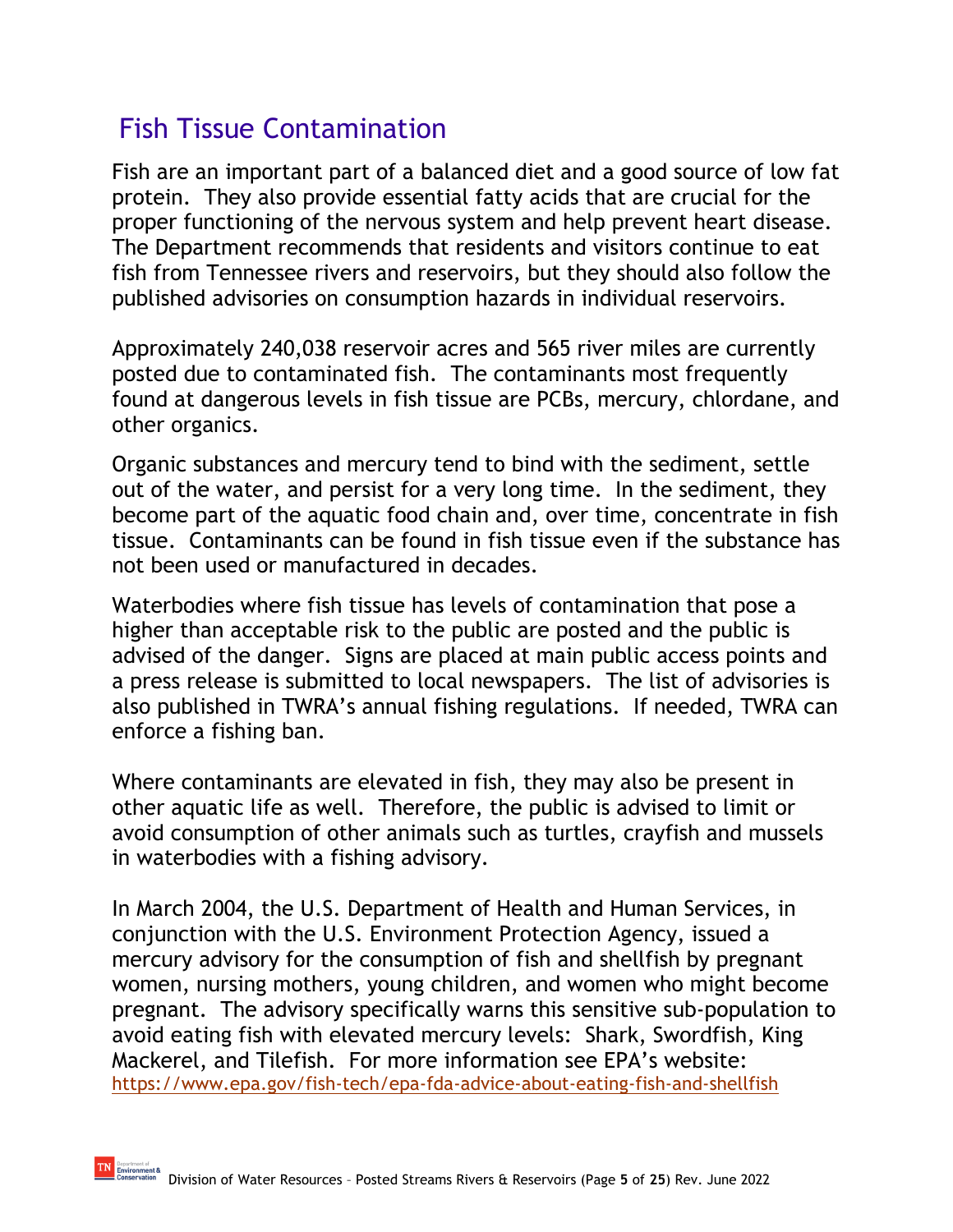## **Reducing Risks from Contaminated Fish**

The best way to protect yourself and your family from eating contaminated fish is by following the advice provided by the Department of Environment and Conservation. Cancer risk is accumulated over a lifetime of exposure to a carcinogen (cancercausing agent). For that reason, eating an occasional fish, even from an area with a fishing advisory, will not measurably increase your cancer risk.

At greatest risk are people who eat contaminated fish for years, such as recreational or subsistence fishermen. Some groups of people like children or people with a previous occupational exposure to a contaminant are more sensitive to that pollutant. Studies have shown that contaminants can cross the placental barrier in pregnant women to enter the baby's body, thereby increasing the risk of developmental problems. These substances are also concentrated in breast milk.

The Division's goal in issuing fishing advisories is to provide the information necessary for people to make **informed choices** about their health. People concerned about their health will likely choose not to eat fish from contaminated sites.

If you choose to eat fish in areas with elevated contaminant levels, here is some advice on how to reduce this risk:

- **1. Throw back the big ones.** Smaller fish generally have lower concentrations of contaminants.
- **2. Avoid fatty fish.** Organic carcinogens such as DDT, PCBs, and dioxin accumulate in fatty tissue. Large carp and catfish tend to have more fat than gamefish. Moreover, the feeding habits of carp, sucker, buffalo, and catfish tend to expose them to the sediments, where contaminants are concentrated. In contrast, however, mercury tends to accumulate in muscle tissue and will tend to concentrate in higher levels in gamefish.
- **3. Wash fish before cleaning.** Some contaminants are concentrated in the mucus, so fish should be washed before they are skinned and filleted.
- **4. Broil or grill your fish.** These cooking techniques allow the fat to drip away. Frying seals the fat and contaminants into the food.
- **5. Throw away the fat if the pollutant is PCBs, dioxin, chlordane or other organic contaminants.** Organic pesticides tend to accumulate in fat tissue, so cleaning the fish so the fat is discarded will provide some protection from these contaminates.
- **6. If the pollutant is mercury, do not eat the fish.** Fish from the North Fork Holston and East Fork Poplar Creek are likely to be contaminated with mercury, which is concentrated in the muscle tissue. Therefore, the best choice is to totally avoid eating this fish. It is very important that children not eat fish contaminated with mercury. Many developmental problems in children have been linked to elevated mercury levels.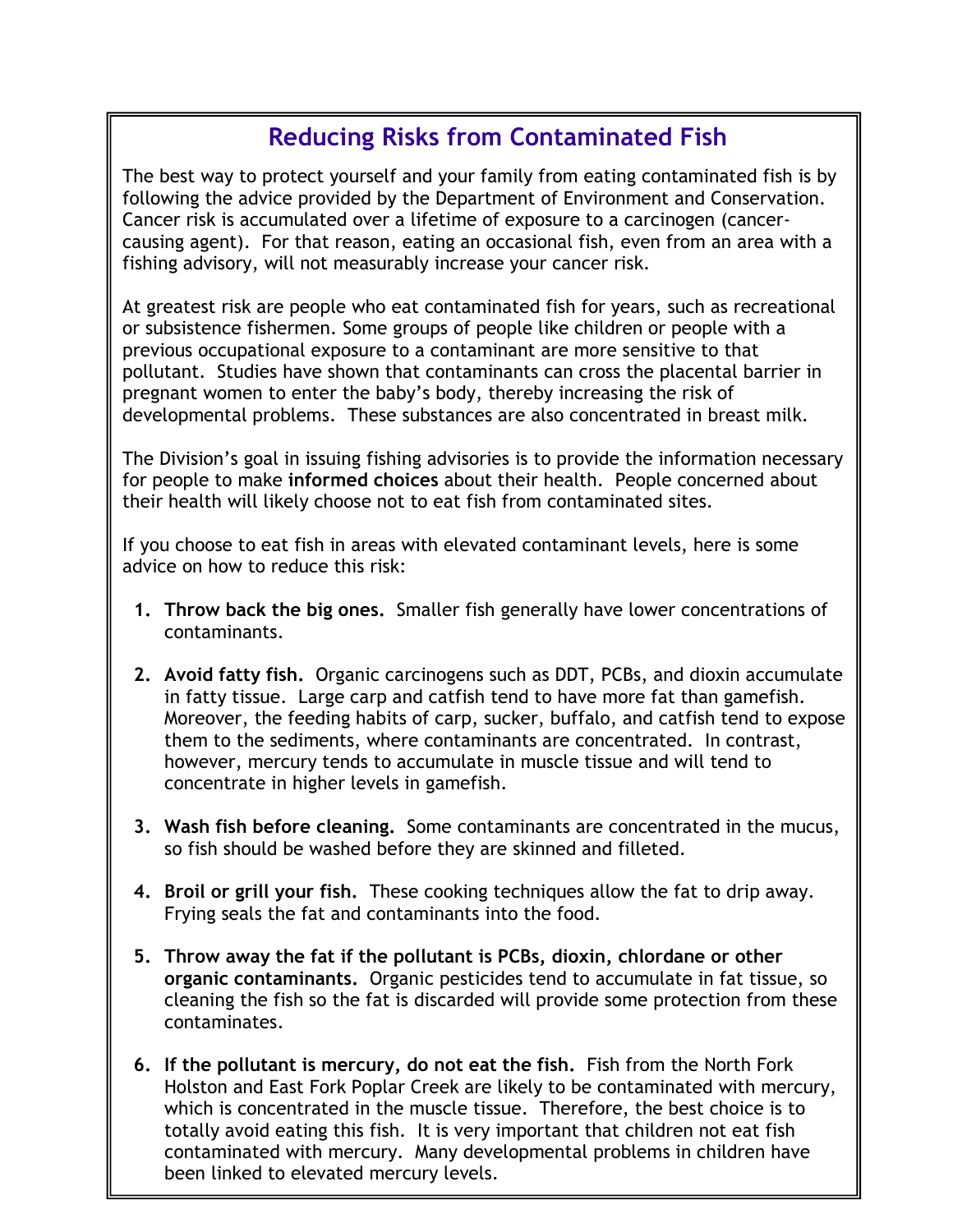#### **Fish Tissue Advisories in Tennessee**

(June 2022. This list is subject to revision.)

#### West Tennessee

| <b>Stream</b>                           | County                                        | <b>Portion</b>                                                                                 | <b>HUC Code</b> | <b>Pollutant</b>                                         | <b>Comments</b>                                  |
|-----------------------------------------|-----------------------------------------------|------------------------------------------------------------------------------------------------|-----------------|----------------------------------------------------------|--------------------------------------------------|
| <b>Beech Reservoir</b>                  | Henderson                                     | Entirety (877 acres)                                                                           | 06040001        | Mercury                                                  | Precautionary advisory for<br>largemouth bass.*  |
| <b>Big Sandy River</b><br>and Embayment | Henry,<br>Benton,<br>Carroll and<br>Henderson | From embayment on<br>mouth on Kentucky<br>Reservoir to<br>headwaters. (Mile 0.0<br>to $59.0$ ) | 06040005        | Mercury                                                  | Precautionary advisory for<br>all bass species.* |
| Cypress Creek                           | Shelby                                        | Entirety (7.7 miles)                                                                           | 08010210        | Chlordane,<br>Other<br>Pesticides,<br>PCB <sub>s</sub> . | Do not eat the fish.                             |
| Loosahatchie<br><b>River</b>            | Shelby                                        | Mile 0.0 - 17.0 (Hwy 14,<br>Austen Peay Highway)                                               | 08010209        | Chlordane,<br>Other<br>Organics,<br>Mercury              | Do not eat the fish.                             |
| McKellar Lake                           | Shelby                                        | Entirety (13 miles)                                                                            | 08010100        | Chlordane,<br>Other<br>Organics,<br>Mercury              | Do not eat the fish.                             |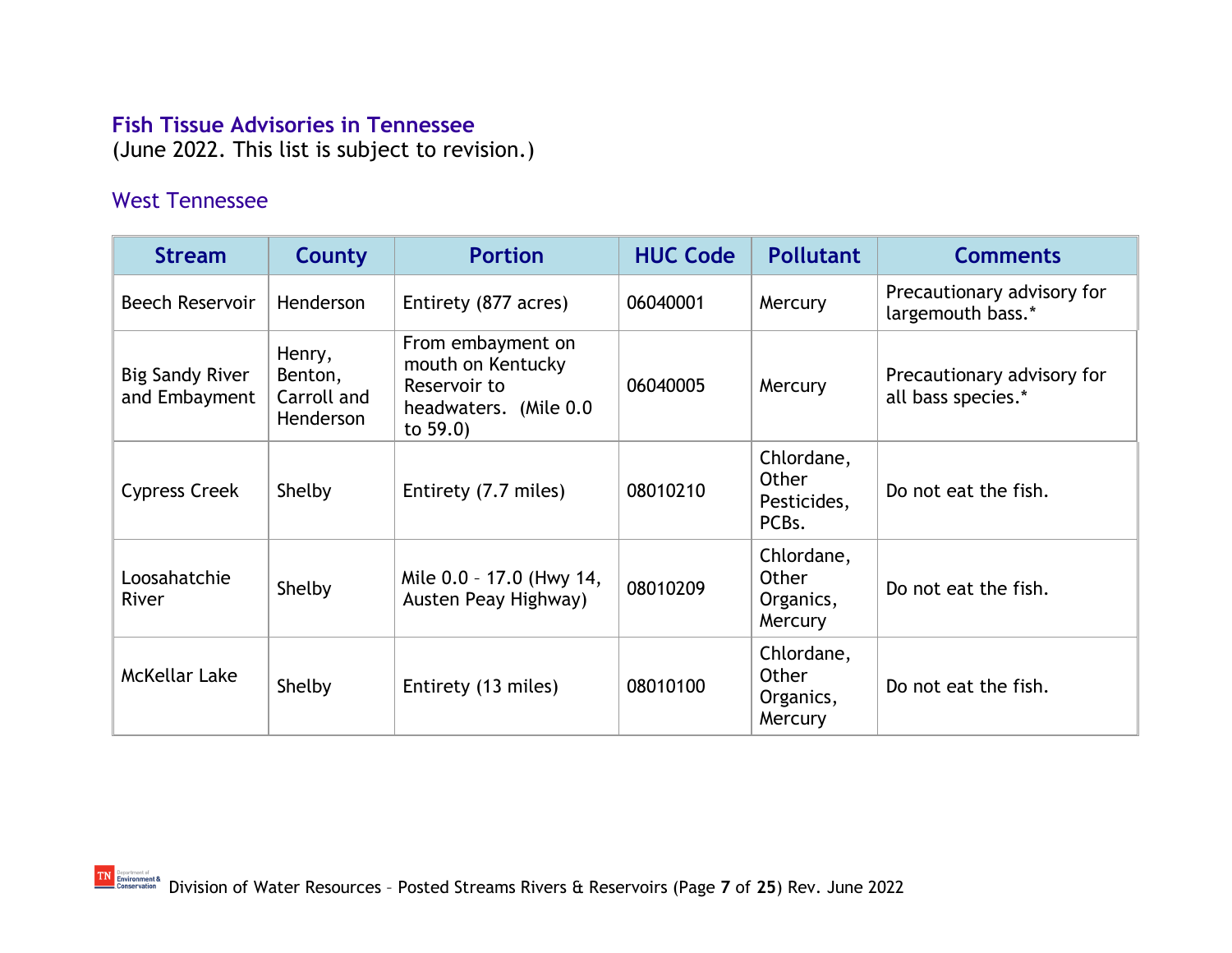### West Tennessee Cont.

| <b>Stream</b>                                                            | County       | <b>Portion</b>                                                                                                        | <b>HUC Code</b> | <b>Pollutant</b>                            | <b>Comments</b>                                                    |
|--------------------------------------------------------------------------|--------------|-----------------------------------------------------------------------------------------------------------------------|-----------------|---------------------------------------------|--------------------------------------------------------------------|
| Mississippi River                                                        | Shelby       | Mississippi state line to<br>just downstream of<br>Meeman-Shelby State<br>Park (31 miles)                             | 08010100        | Chlordane,<br>Other<br>Organics,<br>Mercury | Do not eat the fish.<br>Commercial fishing<br>prohibited by TWRA   |
| Nonconnah<br>Creek                                                       | Shelby       | From Mouth to Horn<br>Lake Road(Mile 0.0 to<br>1.8)                                                                   | 08010211        | Chlordane,<br>Other<br><b>Organics</b>      | Do not eat the fish.<br>Advisory ends at Horn Lake<br>Road bridge. |
| North Fork<br><b>Forked Deer</b><br>River                                | Dyer, Gibson | From the mouth of the<br>Middle Fork Forked Deer<br>River (Mile 17.6)<br>upstream to State<br>Highway 188 (Mile 23.6) | 08010204        | Mercury                                     | Precautionary advisory for<br>largemouth bass.*                    |
| Springville<br>Bottom (West<br><b>Sandy Creek</b><br>dewatering<br>area) | Henry        | Impounded area<br>upstream of West Sandy<br>Dike (36,850 acres)                                                       | 06040005        | Mercury                                     | Precautionary advisory for<br>all bass and crappie.*               |
| <b>Wolf River</b>                                                        | Shelby       | From Mouth to<br>Germantown Road (Mile<br>$0.0 - 18.9$                                                                | 08010210        | Chlordane,<br>Other<br>Organics,<br>Mercury | Do not eat the fish.                                               |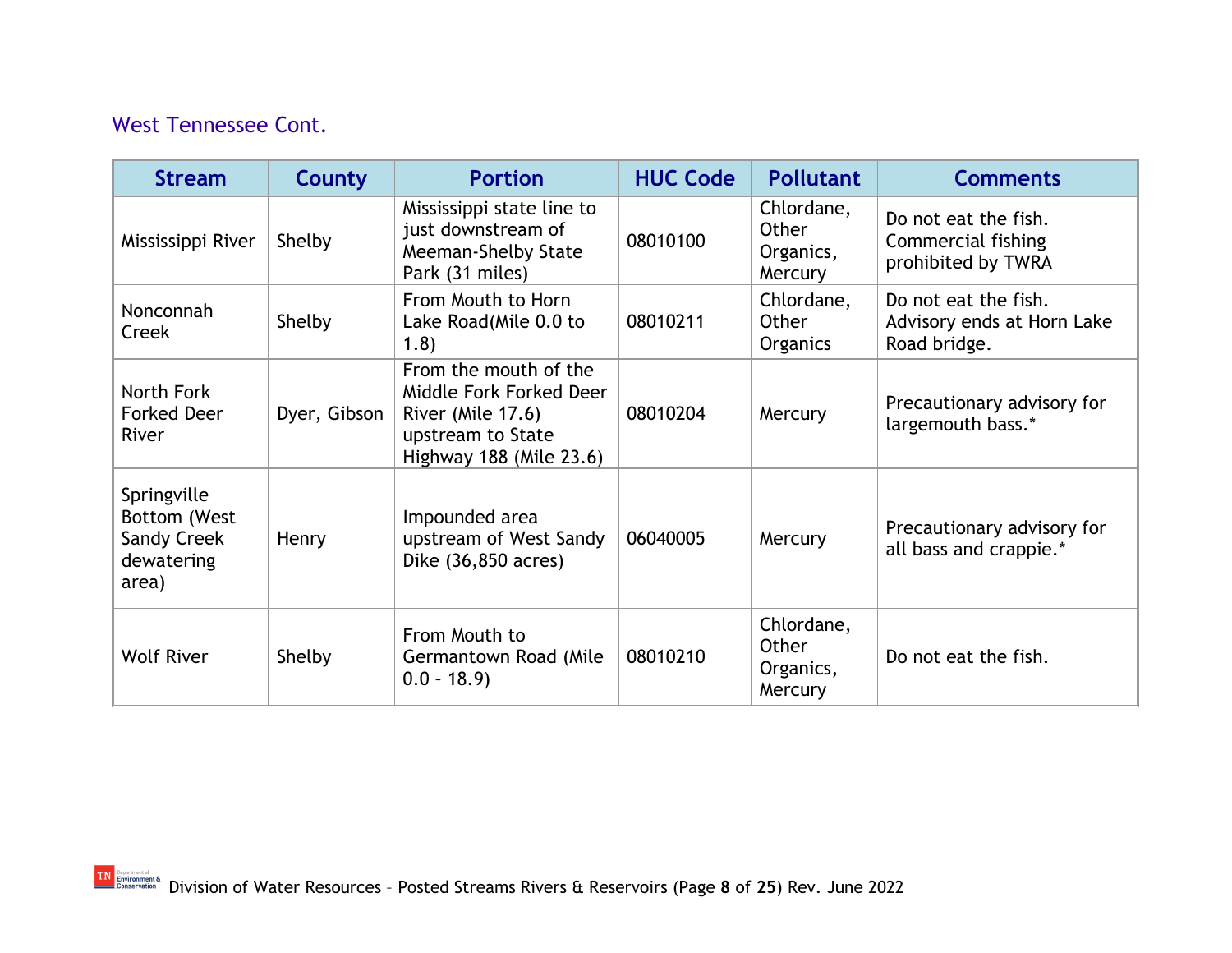#### Middle Tennessee

| <b>Stream</b>                   | <b>County</b>                | <b>Portion</b>                                                                                                                                                                                                                      | <b>HUC Code</b> | <b>Pollutant</b> | <b>Comments</b>                                                                                        |
|---------------------------------|------------------------------|-------------------------------------------------------------------------------------------------------------------------------------------------------------------------------------------------------------------------------------|-----------------|------------------|--------------------------------------------------------------------------------------------------------|
| <b>Beech Creek</b>              | Wayne                        | From mouth to origin<br>(Mile 16.7) including<br><b>Tennessee River</b><br>Embayment.                                                                                                                                               | 06040001        | Mercury          | Do not eat the fish.<br>Avoid contact with sediment<br>between Leatherwood<br>Branch and Smith Branch. |
| <b>Buffalo River</b>            | Humphreys,<br>Perry          | From the mouth<br>upstream to Highway<br>438 (Mile 31.6)                                                                                                                                                                            | 06040004        | Mercury          | Precautionary advisory for<br>smallmouth bass.*                                                        |
| <b>Center Hill</b><br>Reservoir | Dekalb,<br>Putnam            | Entire reservoir                                                                                                                                                                                                                    | 05130108        | Mercury          | Precautionary advisory for<br>black bass (largemouth,<br>smallmouth, spotted.)*                        |
| Cheatham<br>Reservoir           | Davidson                     | From Briley Parkway<br>bridge crossing in<br>Pennington Bend<br>(Cumberland River Mile<br>200) downstream to<br><b>Briley Parkway (Andrew</b><br>B. Gibson Bridge) in<br><b>Cockrell Bend</b><br>(Cumberland River Mile<br>$182$ ). | 05130202        | <b>PCBs</b>      | Precautionary advisory for<br>black bass (largemouth,<br>smallmouth, spotted) and<br>catfish.*         |
| <b>Duck River</b>               | Humphreys,<br><b>Hickman</b> | From mouth of Buffalo<br>River (Mile 15.8)<br>upstream to Interstate<br>40 (Mile 31.8)                                                                                                                                              | 06040003        | Mercury          | Precautionary advisory for<br>black bass (largemouth,<br>smallmouth and spotted).*                     |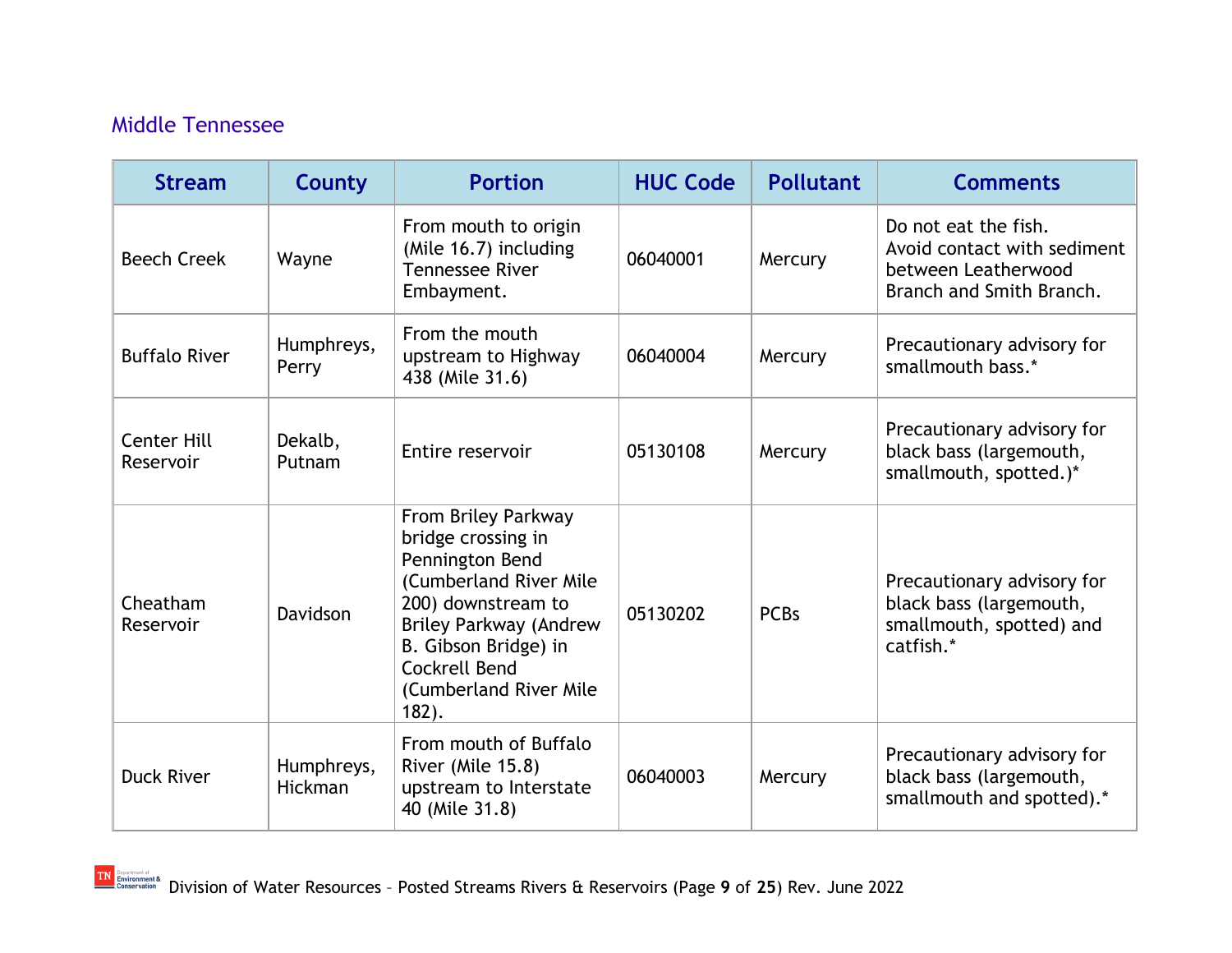#### Middle Tennessee cont.

| <b>Stream</b>                    | County                   | <b>Portion</b>                                                                                                                                                        | <b>HUC Code</b> | <b>Pollutant</b> | <b>Comments</b>                                                                    |
|----------------------------------|--------------------------|-----------------------------------------------------------------------------------------------------------------------------------------------------------------------|-----------------|------------------|------------------------------------------------------------------------------------|
| <b>East Fork Stones</b><br>River | Rutherford               | From confluence with<br><b>West Fork Stones River</b><br>on J. Percy Priest<br>Reservoir extending<br>upstream to Betty Ford<br>Road near Lascassas<br>$(15.4$ miles) | 05130203        | Mercury          | Precautionary advisory for<br>all bass species.                                    |
| Normandy<br>Reservoir            | <b>Bedford</b><br>Coffee | Entirety (3260 acres)                                                                                                                                                 | 06040002        | Mercury          | Precautionary advisory for<br>black bass (largemouth,<br>smallmouth and spotted).* |
| Woods Reservoir                  | Franklin                 | Entirety (3,908 acres)                                                                                                                                                | 06030003        | <b>PCBs</b>      | Catfish should not be eaten.                                                       |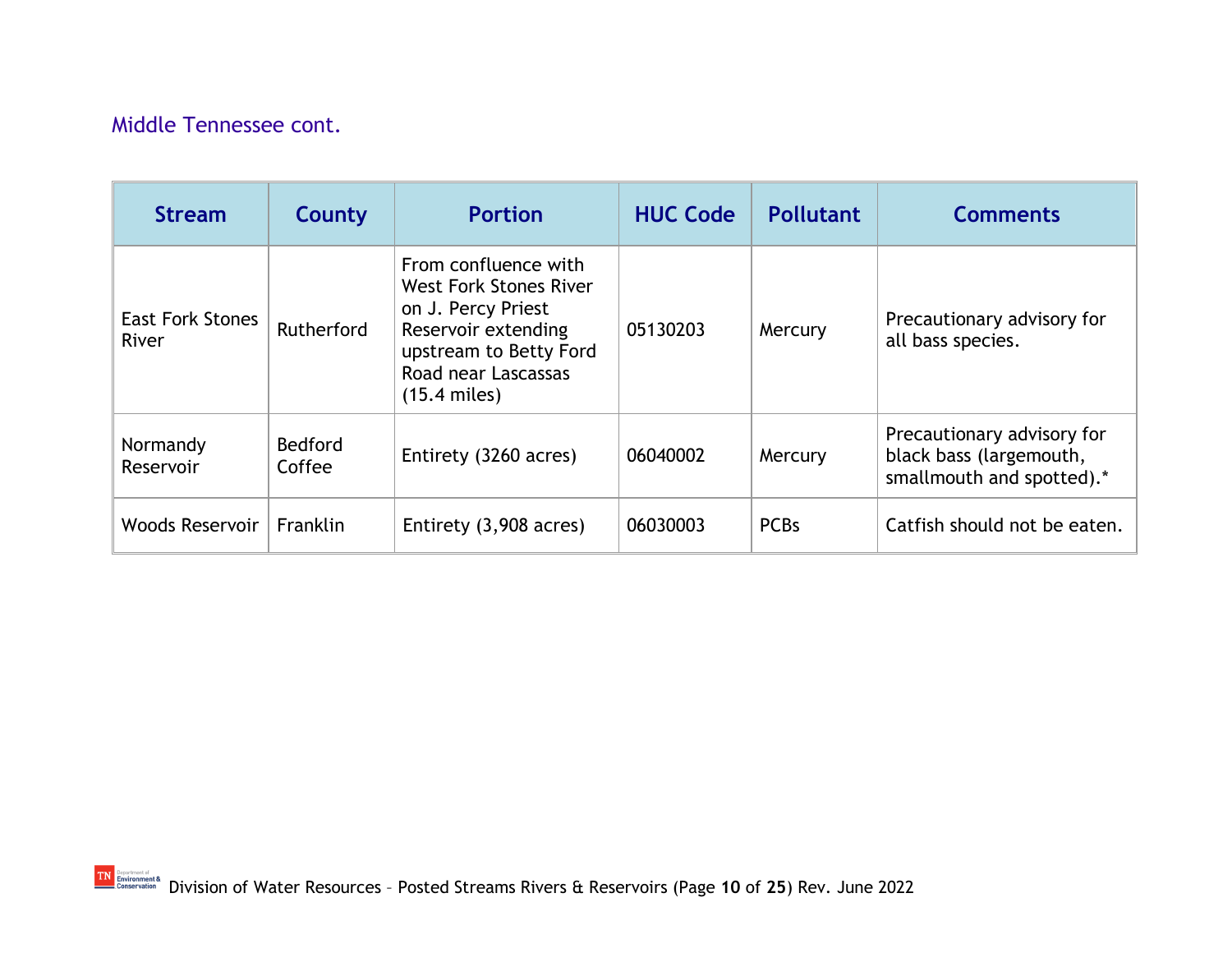# East Tennessee

| <b>Stream</b>            | County                                        | <b>Portion</b>                                                                                                                                   | <b>HUC Code</b> | <b>Pollutant</b>                | <b>Comments</b>                                                                                |
|--------------------------|-----------------------------------------------|--------------------------------------------------------------------------------------------------------------------------------------------------|-----------------|---------------------------------|------------------------------------------------------------------------------------------------|
| Abrams Creek             | <b>Blount</b>                                 | From mouth on<br><b>Chilhowee Reservoir</b><br>upstream to Abrams<br>Falls (14.6 miles) within<br><b>Great Smoky Mountains</b><br>National Park. | 06010204        | Mercury                         | Precautionary advisory for<br>smallmouth bass.*                                                |
| <b>Boone Reservoir</b>   | Sullivan,<br>Washington                       | Entirety<br>$(4,400 \text{ acres})$                                                                                                              | 06010102        | PCB <sub>s</sub> ,<br>chlordane | Precautionary advisory for<br>carp and catfish.*                                               |
| Chattanooga<br>Creek     | Hamilton                                      | Mouth to Georgia<br><b>Stateline</b><br>$(11.9$ miles)                                                                                           | 06020001        | PCBs,<br>chlordane              | Fish should not be eaten.                                                                      |
| Cherokee<br>Reservoir    | Granger,<br>Hamblen,<br>Hawkins,<br>Jefferson | Entirety (28,780 acres)                                                                                                                          | 06010104        | Mercury                         | Precautionary advisory for<br>black bass (largemouth,<br>smallmouth, spotted) and<br>Catfish.* |
| Daddy's Creek            | Cumberland,<br>Morgan                         | From the mouth at the<br>Obed River upstream to<br>Interstate 40 near mile<br>20.                                                                | 06010208        | Mercury                         | Precautionary advisory for<br>smallmouth bass.*                                                |
| Dale Hollow<br>Reservoir | Clay, Pickett                                 | Entire reservoir                                                                                                                                 | 05130105        | Mercury                         | Precautionary advisory for<br>walleye and black bass<br>(largemouth, smallmouth,<br>spotted.)* |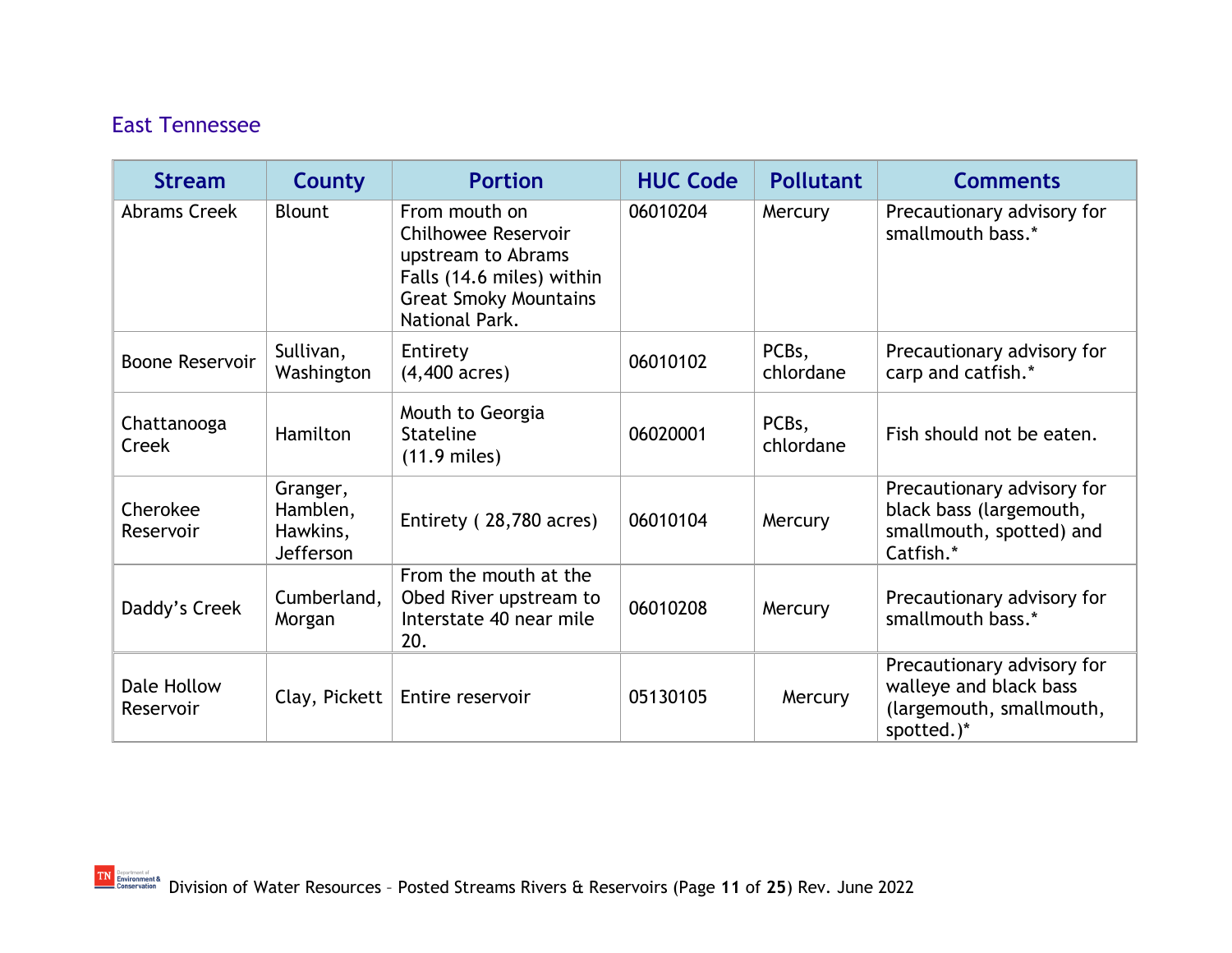| <b>Stream</b>                                                                                          | <b>County</b>            | <b>Portion</b>                                                                                                              | <b>HUC Code</b> | <b>Pollutant</b>                                  | <b>Comments</b>                                                                                                                                                                                                                                                                                                                                                                  |
|--------------------------------------------------------------------------------------------------------|--------------------------|-----------------------------------------------------------------------------------------------------------------------------|-----------------|---------------------------------------------------|----------------------------------------------------------------------------------------------------------------------------------------------------------------------------------------------------------------------------------------------------------------------------------------------------------------------------------------------------------------------------------|
| East Fork of<br><b>Poplar Creek</b><br>including Poplar<br>Creek<br>embayment and<br><b>Bear Creek</b> | Anderson,<br>Roane       | East Fork of Poplar<br>Creek from mouth to<br>New Hope Pond (Mile<br>15.0)<br>Bear Creek from mouth<br>to Hwy 95 (Mile 2.8) | 06010207        | Mercury,<br><b>PCBs</b>                           | Fish should not be eaten.                                                                                                                                                                                                                                                                                                                                                        |
| <b>Emory River</b>                                                                                     | Roane,<br>Morgan         | From Highway 27 near<br>Harriman (Mile 12.4)<br>upstream to the mouth<br>of the Obed River at<br>mile 28.4.                 | 06010208        | Mercury                                           | Precautionary advisory for<br>all fish.*                                                                                                                                                                                                                                                                                                                                         |
| Fort Loudoun<br>Reservoir                                                                              | Loudon,<br><b>Blount</b> | Entirety<br>$(14,600 \text{ acres})$                                                                                        | 06010201        | <b>PCBs</b><br>Mercury<br>(Upper<br>portion only) | Commercial fishing for<br>catfish prohibited by TWRA.<br>Catfish, or largemouth bass<br>over two pounds, should not<br>be eaten. Do not eat<br>largemouth bass from the<br>Little River embayment.<br>Due to mercury,<br>precautionary advisory for<br>any sized largemouth bass<br>from Highway 129 to the<br>confluence of Holston and<br>French Broad Rivers (534<br>acres).* |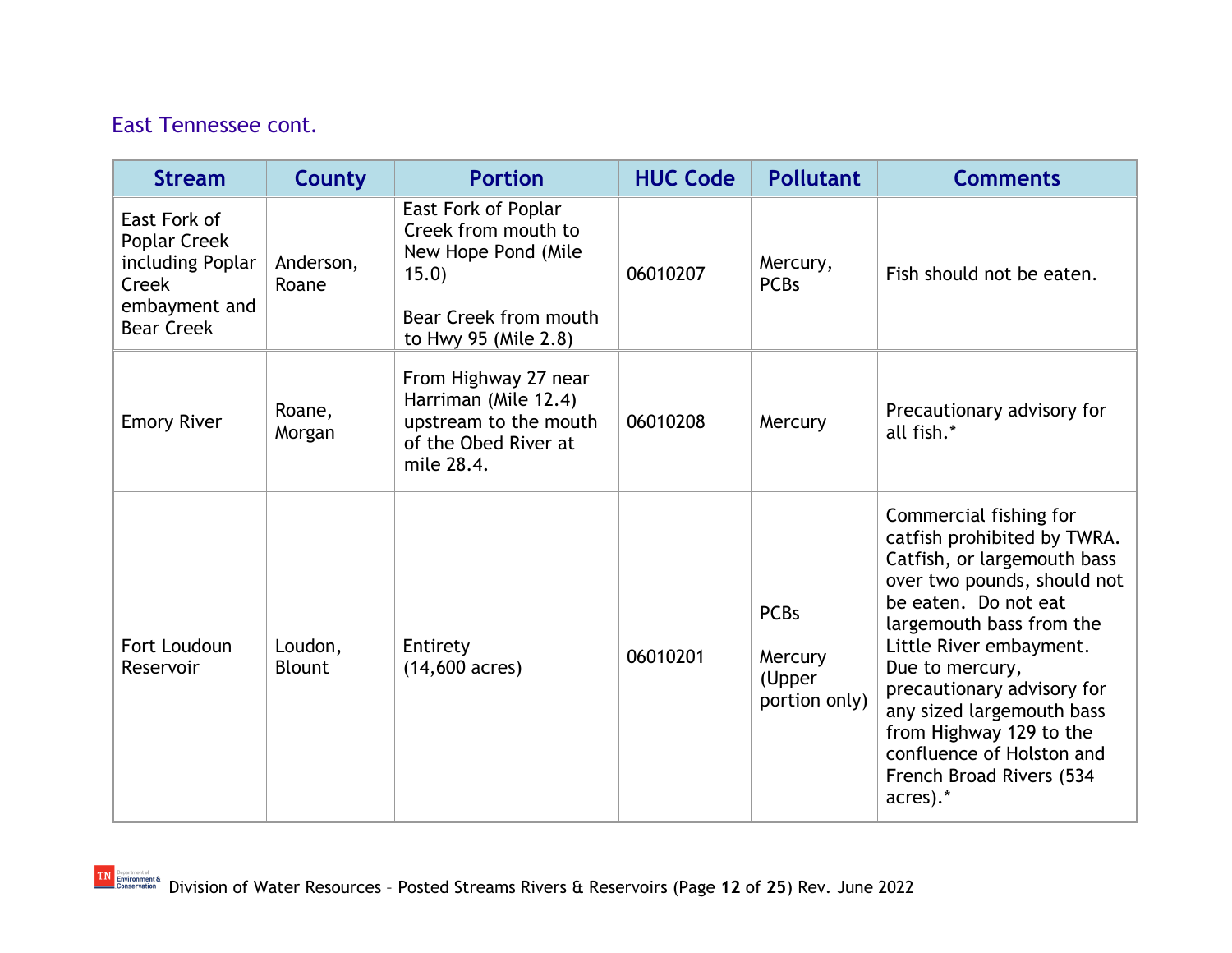| <b>Stream</b>         | County                              | <b>Portion</b>                                                                                                                                                    | <b>HUC Code</b> | <b>Pollutant</b> | <b>Comments</b>                                                                    |
|-----------------------|-------------------------------------|-------------------------------------------------------------------------------------------------------------------------------------------------------------------|-----------------|------------------|------------------------------------------------------------------------------------|
| French Broad<br>River | Cocke                               | From Rankin Bridge (Mile<br>71.4) to Hwy 321 near<br>Newport (Mile 77.5)                                                                                          | 06010105        | Mercury          | Precautionary advisory for<br>largemouth bass.*                                    |
| Hiwassee River        | Meigs,<br>McMinn,<br><b>Bradley</b> | From Highway 58 (Mile<br>7.4) upstream to the<br>railroad bridge just<br>upstream of U.S.<br>Highway 11 (Mile 18.9)                                               | 06020002        | Mercury          | Precautionary advisory for<br>largemouth bass.*                                    |
| <b>Holston River</b>  | Hawkins,<br>Sullivan                | From John Sevier<br>retention weir (Mile<br>106.2) upstream to the<br>confluence of the North<br>and South Forks of the<br>Holston near Kingsport<br>(Mile 142.3) | 06010104        | Mercury          | Precautionary advisory for all<br>fish.*                                           |
| Little River          | <b>Blount</b>                       | U.S. Highway 129 bridge<br>near Maryville (mile 2.6)<br>to "the sinks" near river<br>mile 41.5.                                                                   | 06010201        | Mercury          | Precautionary advisory for<br>black bass (largemouth,<br>smallmouth and spotted).* |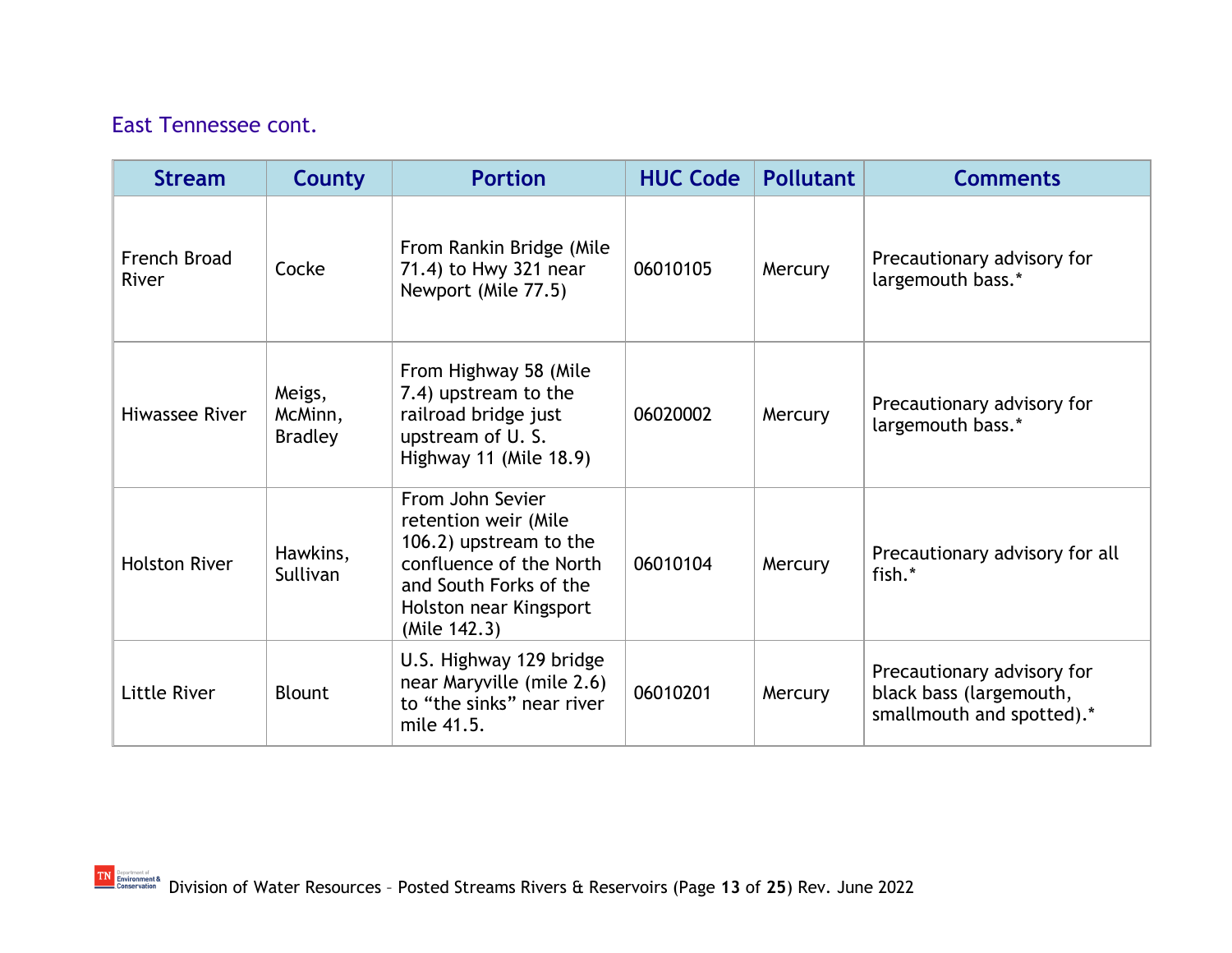| <b>Stream</b>              | County                                                     | <b>Portion</b>                                                                                         | <b>HUC Code</b> | <b>Pollutant</b> | <b>Comments</b>                                                                                                                                                                                                                                                                       |
|----------------------------|------------------------------------------------------------|--------------------------------------------------------------------------------------------------------|-----------------|------------------|---------------------------------------------------------------------------------------------------------------------------------------------------------------------------------------------------------------------------------------------------------------------------------------|
| Melton Hill<br>Reservoir   | Knox,<br>Anderson                                          | Entirety<br>$(5,690 \text{ acres})$                                                                    | 06010207        | <b>PCBs</b>      | Catfish should not be eaten.                                                                                                                                                                                                                                                          |
| Nickajack<br>Reservoir     | Hamilton,<br>Marion                                        | Entirety<br>$(10,370 \text{ acres})$                                                                   | 06020001        | <b>PCBs</b>      | Precautionary advisory for<br>catfish.*                                                                                                                                                                                                                                               |
| Nolichucky<br>River        | Cocke,<br>Greene,<br>Hamblen,<br>Unicoi,<br>Washington     | Entire length in Tennessee<br>from Douglas Reservoir to<br>North Carolina state line<br>(99.21 miles). | 06010108        | Mercury          | Precautionary advisory the<br>entire length within<br>Tennessee for black bass<br>(largemouth, smallmouth<br>and spotted).<br>Precautionary advisory for<br>channel catfish in the lower<br>portion from Douglas<br>Reservoir to the mouth of<br>Bent Creek at river mile<br>$14.9.*$ |
| <b>Norris</b><br>Reservoir | Campbell,<br>Anderson,<br>Union,<br>Claiborne,<br>Grainger | Clinch River portion<br>(Powell River embayment<br>not included in advisory)<br>$(15, 213$ Acres)      | 06010205        | Mercury          | Precautionary advisory for<br>largemouth bass, striped<br>bass, smallmouth bass, and<br>sauger.*                                                                                                                                                                                      |
|                            |                                                            |                                                                                                        |                 |                  |                                                                                                                                                                                                                                                                                       |

Mile 0.0 - 6.2  $(VA state line)$  06010101  $(VA state line)$ 

#### East Tennessee cont.

North Fork Holston River Sullivan, Hawkins

Mile 0.0 - 6.2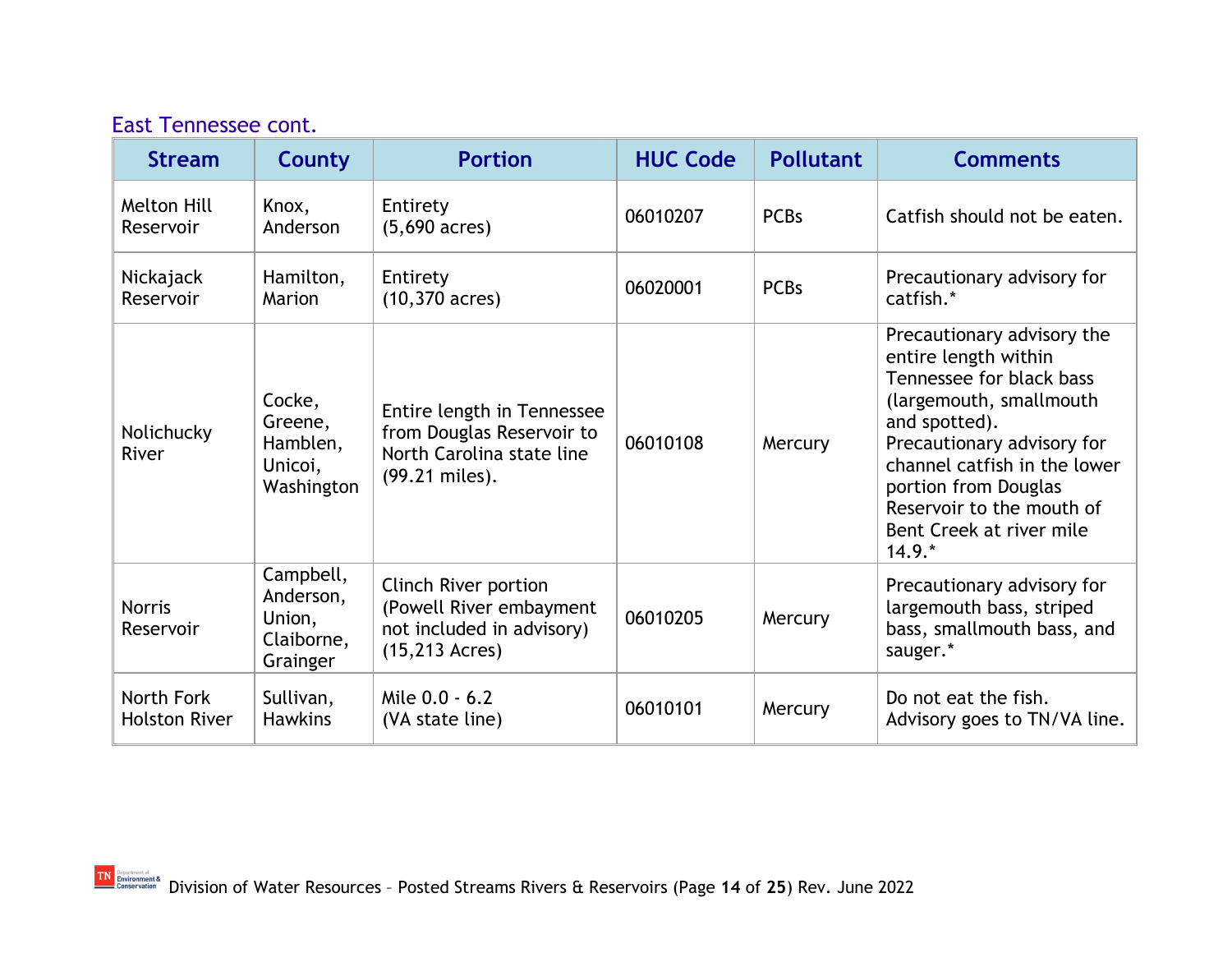| <b>Stream</b>                                     | <b>County</b>      | <b>Portion</b>                                                                                       | <b>HUC Code</b> | <b>Pollutant</b> | <b>Comments</b>                                                        |
|---------------------------------------------------|--------------------|------------------------------------------------------------------------------------------------------|-----------------|------------------|------------------------------------------------------------------------|
| Parksville<br>Reservoir<br>(O <sub>coee</sub> #1) | Polk               | Entirety (1907 acres)                                                                                | 06020003        | <b>PCBs</b>      | Precautionary advisory for<br>catfish.*                                |
| Pigeon River                                      | Cocke              | From mouth upstream to<br>Vinson Island at Interstate<br>40 crossing (mile 12.4).                    | 06010106        | Mercury          | Precautionary advisory for<br>smallmouth bass and<br>channel catfish.* |
| Sequatchie<br>River                               | Marion             | From the Tennessee River<br>(Mile 0.0) upstream to<br>State Highway 283 near<br>Whitwell (Mile 22.1) | 06020004        | Mercury          | Precautionary advisory for<br>largemouth bass.*                        |
| South Holston<br>Reservoir                        | Sullivan           | Portion within Tennessee<br>$(7,206 \text{ acres})$                                                  | 06010102        | Mercury          | Precautionary advisory for<br>largemouth bass.*                        |
| <b>Tellico</b><br>Reservoir                       | Loudon,<br>Monroe  | Entirety<br>$(16,500 \text{ acres})$                                                                 | 06010204        | <b>PCBs</b>      | Precautionary advisory for<br>catfish.*                                |
| Watauga<br>Reservoir                              | Carter,<br>Johnson | Entirety (6,427 acres)                                                                               | 06010103        | Mercury          | Precautionary advisory for<br>largemouth bass and<br>channel catfish.* |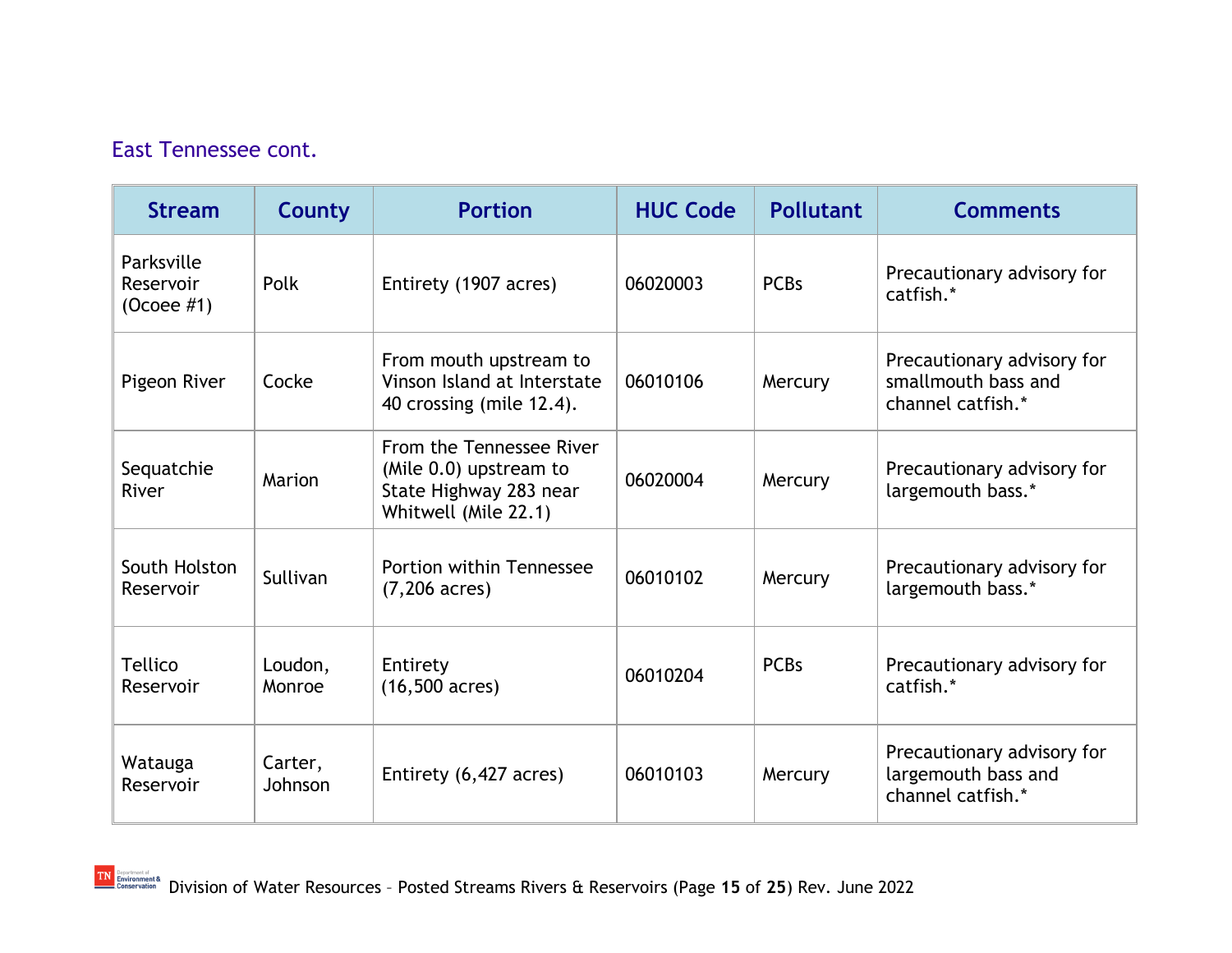| <b>Stream</b>                 | County                              | <b>Portion</b>                                      | <b>HUC Code</b> | <b>Pollutant</b> | <b>Comments</b>                                                                                                                                                                                |
|-------------------------------|-------------------------------------|-----------------------------------------------------|-----------------|------------------|------------------------------------------------------------------------------------------------------------------------------------------------------------------------------------------------|
| <b>Watts Bar</b><br>Reservoir | Roane,<br>Anderson                  | Clinch River Arm (1,000<br>acres)                   | 06010201        | <b>PCBs</b>      | Striped bass should not be<br>eaten. Precautionary<br>advisory for catfish and<br>sauger.                                                                                                      |
| <b>Watts Bar</b><br>Reservoir | Roane,<br>Meigs,<br>Rhea,<br>Loudon | Tennessee River portion<br>$(38,000 \text{ acres})$ | 06010201        | <b>PCBs</b>      | Catfish, striped bass, &<br>hybrid (striped bass-white<br>bass) should not be eaten.<br>Precautionary advisory for<br>white bass, sauger, carp,<br>smallmouth buffalo and<br>largemouth bass.* |

\*Precautionary Advisory - Children, pregnant women, and nursing mothers should not consume the fish species named. All other persons should limit consumption of the named species to one meal per month.

**Where contaminants are elevated in any black bass species (smallmouth, largemouth, smallmouth) they may also be elevated in other piscivores such as walleye or other bass not mentioned in the advisory.** 

**Where contaminants are elevated in fish, they may also be present in other aquatic life as well. Therefore, the public is advised to limit or avoid consumption of other animals such as turtles, crayfish and mussels in waterbodies with a fishing advisory.**

**Additional national fish tissue advisories have been issued for the most sensitive sub-populations: pregnant women, nursing mothers, children, and women who could become pregnant. See the attached joint EPA and FDA advisory.**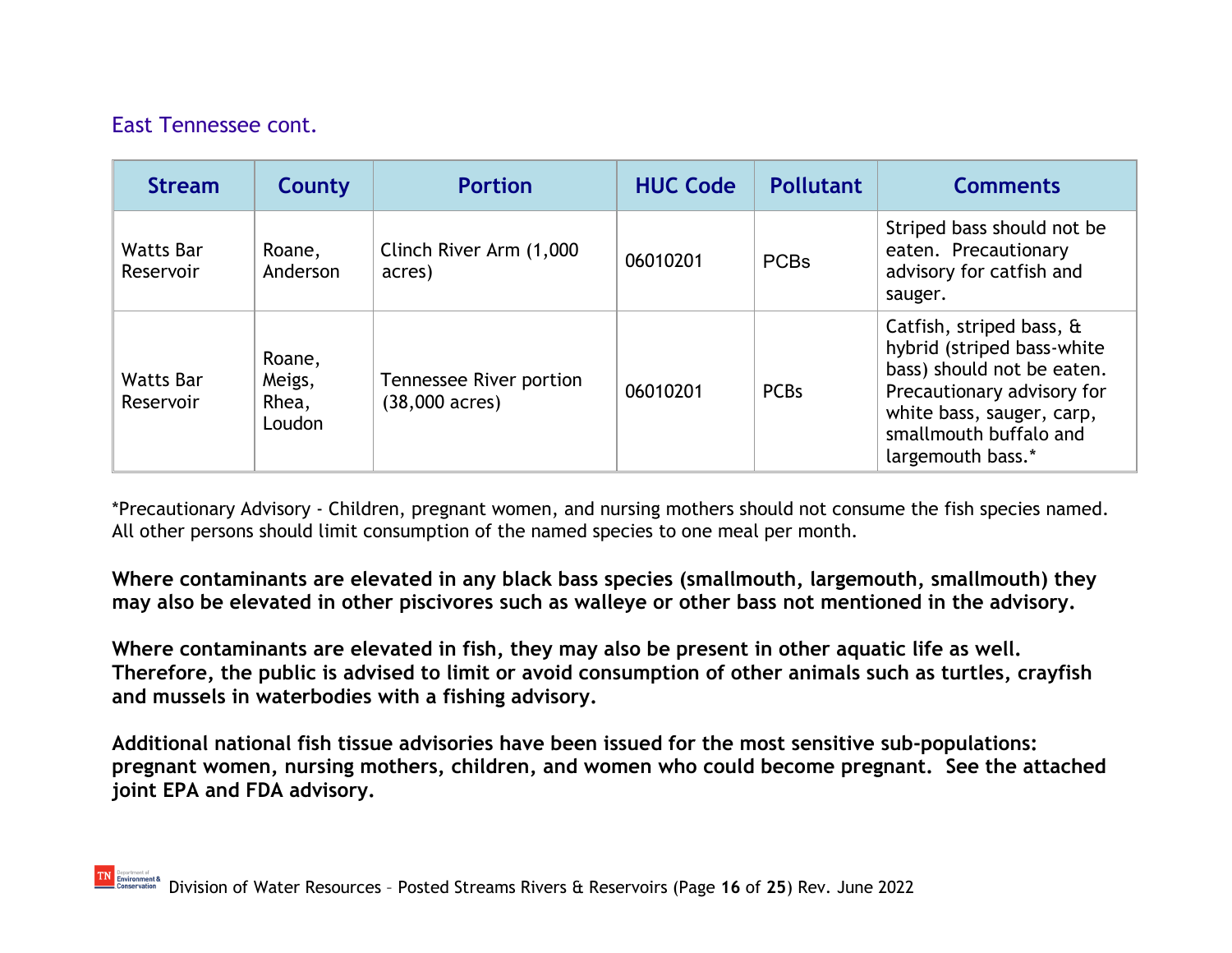

**U.S. Department of Health and Human Services** U.S. Environmental Protection Agency



EPA-823-R-04-005 **March 2004** 

#### WHAT YOU NEED TO KNOW ABOUT MERCURY IN FISH AND SHELLFISH

2004 EPA and FDA ADVICE FOR: WOMEN WHO MIGHT BECOME PREGNANT WOMEN WHO ARE PREGNANT **NURSING MOTHERS** YOUNG CHILDREN

Fish and shellfish are an important part of a healthy diet. Fish and shellfish contain high-quality protein and other essential nutrients, are low in saturated fat, and contain omega-3 fatty acids. A well-balanced diet that includes a variety of fish and shellfish can contribute to heart health and children's proper growth and development. So, women and young children in particular should include fish or shellfish in their diets due to the many nutritional benefits.

However, nearly all fish and shellfish contain traces of mercury. For most people, the risk from mercury by eating fish and shellfish is not a health concern. Yet, some fish and shellfish contain higher levels of mercury that may harm an unborn baby or young child's developing nervous system. The risks from mercury in fish and shellfish depend on the amount of fish and shellfish eaten and the levels of mercury in the fish and shellfish. Therefore, the Food and Drug Administration (FDA) and the Environmental Protection Agency (EPA) are advising women who may become pregnant, pregnant women, nursing mothers, and young children to avoid some types of fish and eat fish and shellfish that are lower in mercury.

By following these 3 recommendations for selecting and eating fish or shellfish, women and young children will receive the benefits of eating fish and shellfish and be confident that they have reduced their exposure to the harmful effects of mercury.

- 1. Do not eat Shark, Swordfish, King Mackerel, or Tilefish because they contain high levels of mercury.
- 2. Eat up to 12 ounces (2 average meals) a week of a variety of fish and shellfish that are lower in mercury.
	- Five of the most commonly eaten fish that are low in mercury are shrimp, canned light tuna, salmon, pollock, and catfish.
	- Another commonly eaten fish, albacore ("white") tuna has more mercury than canned light tuna. So, when choosing your two meals of fish and shellfish, you may eat up to 6 ounces (one average meal) of albacore tuna per week.
- 3. Check local advisories about the safety of fish caught by family and friends in your local lakes, rivers, and coastal areas. If no advice is available, eat up to 6 ounces (one average meal) per week of fish you catch from local waters, but don't consume any other fish during that week.

Follow these same recommendations when feeding fish and shellfish to your young child, but serve smaller portions.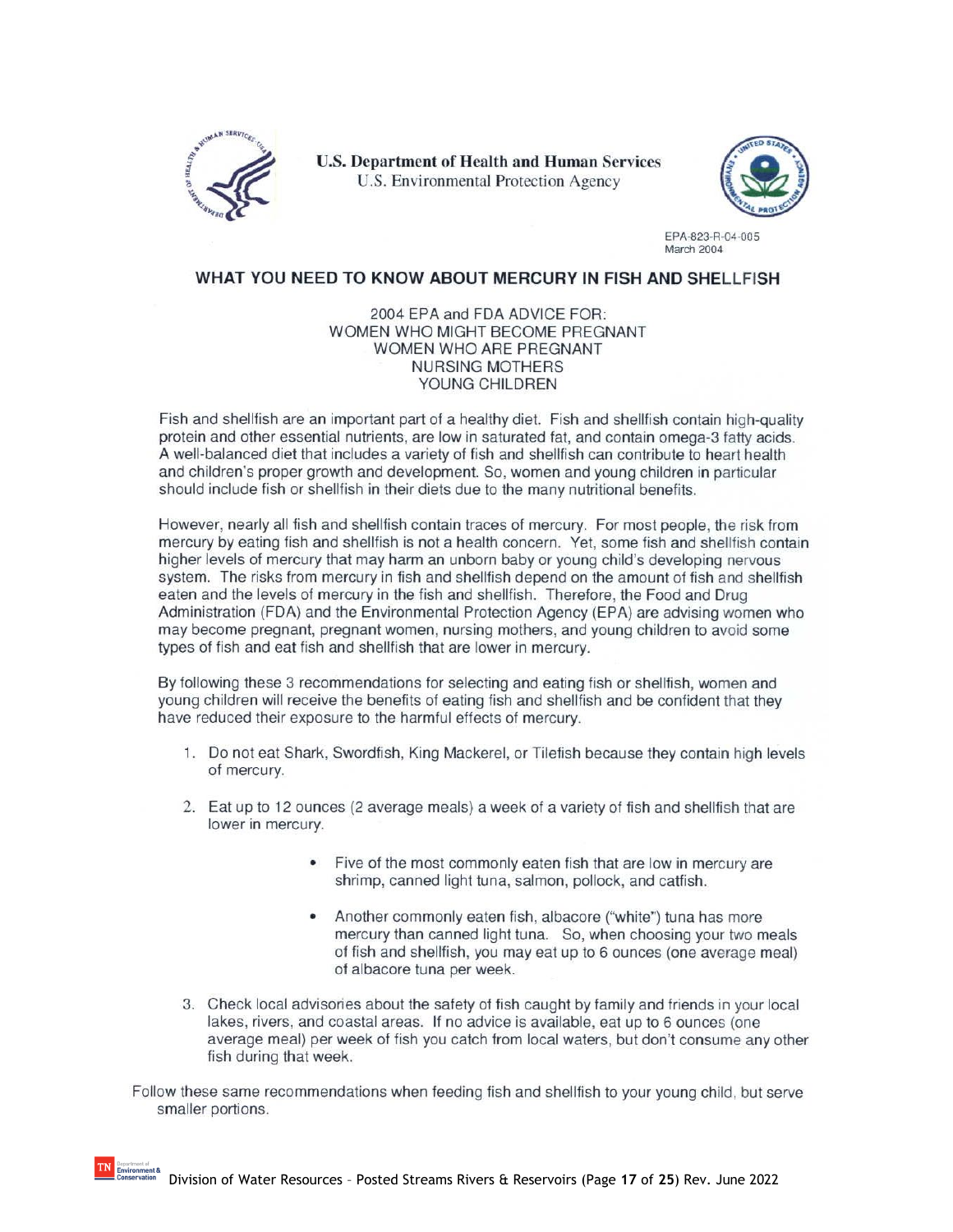#### Frequently Asked Questions about Mercury in Fish and Shellfish:

1. "What is mercury and methylmercury?"

Mercury occurs naturally in the environment and can also be released into the air through industrial pollution. Mercury falls from the air and can accumulate in streams and oceans and is turned into methylmercury in the water. It is this type of mercury that can be harmful to your unborn baby and young child. Fish absorb the methylmercury as they feed in these waters and so it builds up in them. It builds up more in some types of fish and shellfish than others, depending on what the fish eat, which is why the levels vary.

2. "I'm a woman who could have children but I'm not pregnant - so why should I be concerned about methylmercury?"

If you regularly eat types of fish that are high in methylmercury, it can accumulate in your blood stream over time. Methylmercury is removed from the body naturally, but it may take over a year for the levels to drop significantly. Thus, it may be present in a woman even before she becomes pregnant. This is the reason why women who are trying to become pregnant should also avoid eating certain types of fish.

3. "Is there methylmercury in all fish and shellfish?"

Nearly all fish and shellfish contain traces of methylmercury. However, larger fish that have lived longer have the highest levels of methylmercury because they've had more time to accumulate it. These large fish (swordfish, shark, king mackerel and tilefish) pose the greatest risk. Other types of fish and shellfish may be eaten in the amounts recommended by FDA and EPA.

- 4. "I don't see the fish I eat in the advisory. What should I do?" If you want more information about the levels in the various types of fish you eat, see the FDA food safety website. www.cfsan.fda.gov/~frf/sea-mehg.html or the EPA website at www.epa.gov/ost/fish.
- 5. "What about fish sticks and fast food sandwiches?" Fish sticks and "fast-food" sandwiches are commonly made from fish that are low in mercury.
- 6. "The advice about canned tuna is in the advisory, but what's the advice about tuna steaks?" Because tuna steak generally contains higher levels of mercury than canned light tuna, when choosing your two meals of fish and shellfish, you may eat up to 6 ounces (one average meal) of tuna steak per week.
- 7. "What if I eat more than the recommended amount of fish and shellfish in a week?" One week's consumption of fish does not change the level of methylmercury in the body much at all. If you eat a lot of fish one week, you can cut back for the next week or two. Just make sure you average the recommended amount per week.
- 8. "Where do I get information about the safety of fish caught recreationally by family or friends?" Before you go fishing, check your Fishing Regulations Booklet for information about recreationally caught fish. You can also contact your local health department for information about local advisories. You need to check local advisories because some kinds of fish and shellfish caught in your local waters may have higher or much lower than average levels of mercury. This depends on the levels of mercury in the water in which the fish are caught. Those fish with much lower levels may be eaten more frequently and in larger amounts.
- For further information about the risks of mercury in fish and shellfish call the U.S. Food and Drug Administration's food information line toll-free at 1-888-SAFEFOOD or visit FDA's Food Safety website www.cfsan.fda.gov/seafood1.html
- For further information about the safety of locally caught fish and shellfish, visit the Environmental Protection Agency's Fish Advisory website www.epa.gov/ost/fish or contact your State or Local Health Department. A list of state or local health department contacts is available at www.epa.gov/ost/fish. Click on Federal, State, and Tribal Contacts. For information on EPA's actions to control mercury, visit EPA's mercury website at www.epa.gov/mercury.

This document is available on the web at http://www.cfsan.fda.gov/~dms/admehg3.html.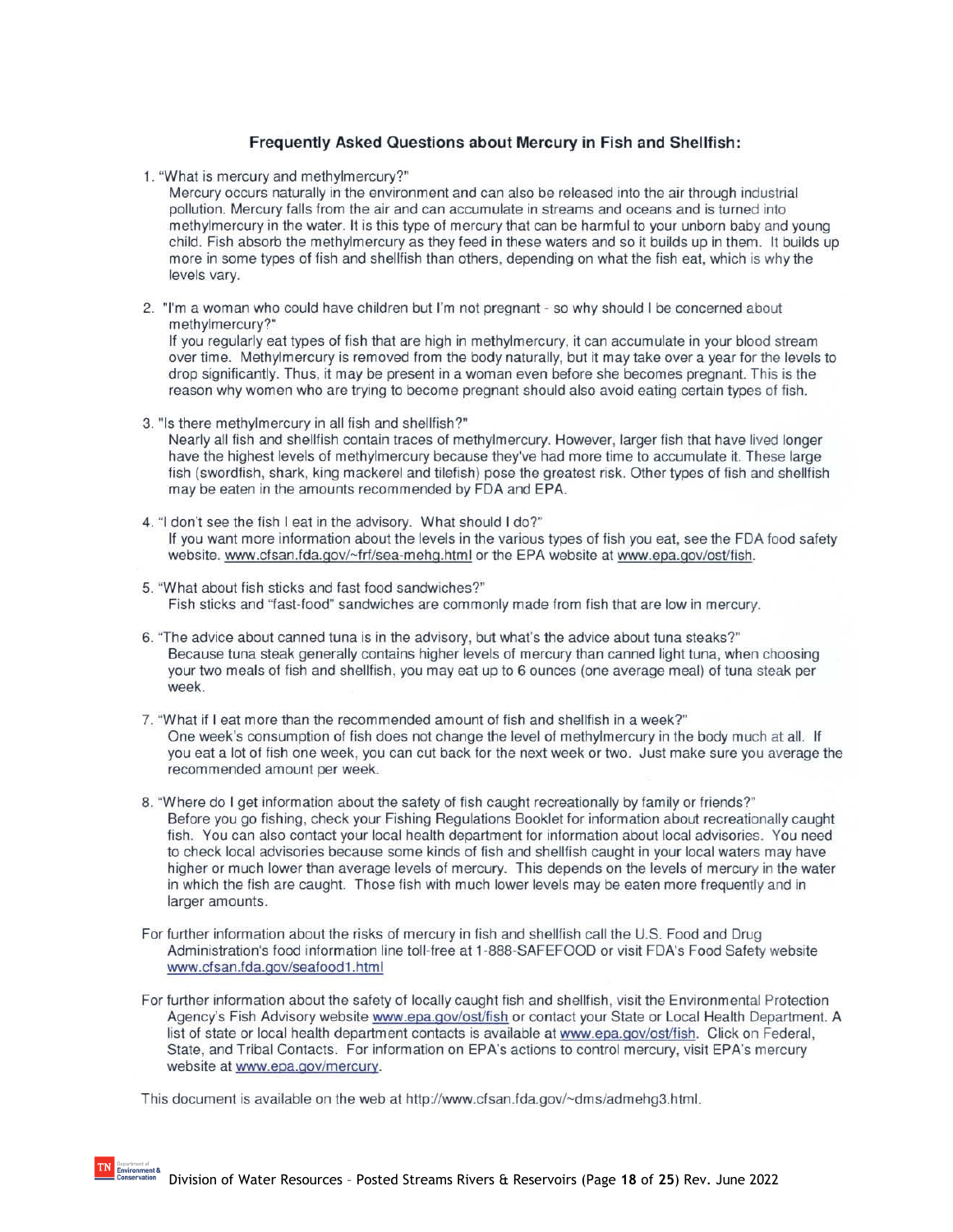

U.S. Department of Health and Human Services and U.S. Environmental Protection Agency



[FDA Home Page](http://www.fda.gov/default.htm) [| CFSAN Home](http://www.cfsan.fda.gov/list.html) [| Search/Subject Index](http://www.cfsan.fda.gov/%7Edms/wsearch.html) | [Q & A](http://www.cfsan.fda.gov/%7Edms/qa-top.html) | [Help](http://www.cfsan.fda.gov/%7Edms/help.html)

Mercury Levels in Commercial Fish and Shellfish Return to [Advisory on Mercury in Seafood](http://www.cfsan.fda.gov/%7Edms/admehg3.html) See also [Mercury in Fish: FDA Monitoring Program](http://www.cfsan.fda.gov/%7Efrf/seamehg2.html)

| Table 1. Fish and Shellfish With Highest Levels of Mercury |             |                                        |            |                         |                  |                                          |  |  |
|------------------------------------------------------------|-------------|----------------------------------------|------------|-------------------------|------------------|------------------------------------------|--|--|
| <b>SPECIES</b>                                             |             | <b>MERCURY CONCENTRATION (PP</b><br>M) |            | NO. OF<br><b>SAMPLE</b> | <b>SOURCE OF</b> |                                          |  |  |
|                                                            | <b>MEAN</b> | <b>MEDIAN</b>                          | <b>MIN</b> | <b>MAX</b>              | S                | <b>DATA</b>                              |  |  |
| <b>MACKEREL</b><br><b>KING</b>                             | 0.73        | <b>NA</b>                              | 0.23       | 1.67                    | 213              | <b>GULF OF MEXIC</b><br>O<br>REPORT 2000 |  |  |
| <b>SHARK</b>                                               | 0.99        | 0.83                                   | <b>ND</b>  | 4.54                    | 351              | <b>FDA SURVEY</b><br>1990-02             |  |  |
| <b>SWORDFISH</b>                                           | 0.97        | 0.86                                   | 0.10       | 3.22                    | 605              | <b>FDA SURVEY</b><br>1990-02             |  |  |
| <b>TILEFISH</b><br>(Gulf of Mexic<br>O)                    | 1.45        | <b>NA</b>                              | 0.65       | 3.73                    | 60               | <b>NMFS REPORT</b><br>1978               |  |  |

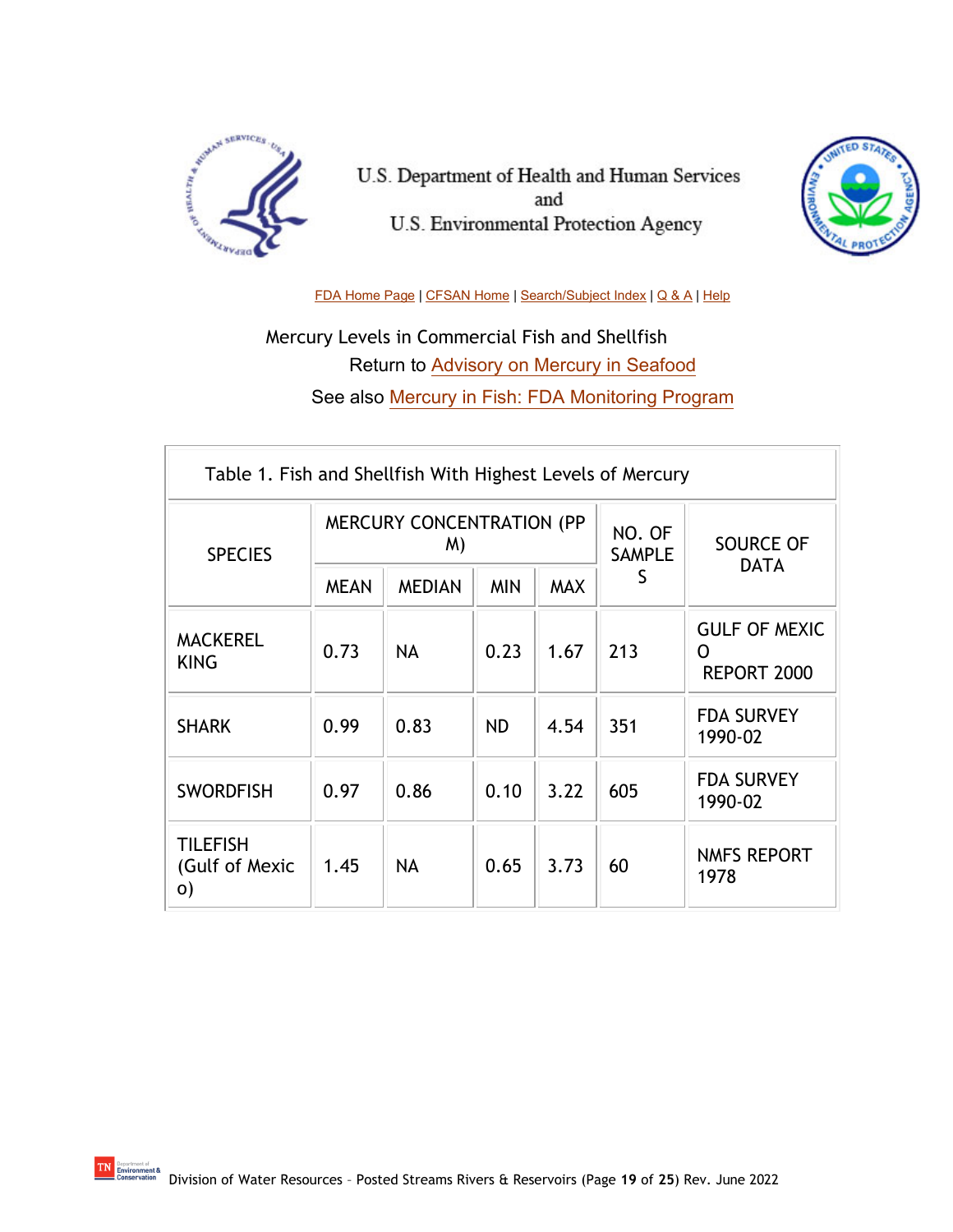| Table 2. Fish and Shellfish With Lower Levels of Mercury |                 |                                       |            |                       |                         |                              |  |
|----------------------------------------------------------|-----------------|---------------------------------------|------------|-----------------------|-------------------------|------------------------------|--|
| <b>SPECIES</b>                                           |                 | <b>MERCURY CONCENTRATION</b><br>(PPM) |            |                       | NO. OF<br><b>SAMPLE</b> | <b>SOURCE OF DATA</b>        |  |
|                                                          | <b>MEA</b><br>N | <b>MEDIA</b><br>N                     | <b>MIN</b> | <b>MAX</b>            | S                       |                              |  |
| <b>ANCHOVIES</b>                                         | 0.04            | <b>NA</b>                             | <b>ND</b>  | 0.3<br>4              | 40                      | <b>NMFS REPORT</b><br>1978   |  |
| <b>BUTTERFISH</b>                                        | 0.06            | <b>NA</b>                             | <b>ND</b>  | 0.3<br>6              | 89                      | <b>NMFS REPORT</b><br>1978   |  |
| <b>CATFISH</b>                                           | 0.05            | <b>ND</b>                             | <b>ND</b>  | 0.3<br>1              | 22                      | FDA SURVEY 1990<br>$-02$     |  |
| <b>CLAMS</b>                                             | <b>ND</b>       | <b>ND</b>                             | <b>ND</b>  | <b>ND</b>             | 6                       | <b>FDA SURVEY</b><br>1990-02 |  |
| <b>COD</b>                                               | 0.11            | 0.10                                  | <b>ND</b>  | 0.4<br>$\overline{2}$ | 20                      | <b>FDA SURVEY</b><br>1990-03 |  |
| CRAB <sup>3</sup>                                        | 0.06            | <b>ND</b>                             | <b>ND</b>  | 0.6<br>1              | 59                      | <b>FDA SURVEY</b><br>1990-02 |  |
| <b>CRAWFISH</b>                                          | 0.03            | 0.03                                  | <b>ND</b>  | 0.0<br>5              | 21                      | <b>FDA SURVEY</b><br>2002-03 |  |
| <b>CROAKER</b><br>(Atlantic)                             | 0.05            | 0.05                                  | 0.0<br>1   | 0.1<br>0              | 21                      | <b>FDA SURVEY</b><br>1990-03 |  |
| FLATFISH <sup>2</sup>                                    | 0.05            | 0.04                                  | <b>ND</b>  | 0.1<br>8              | 22                      | <b>FDA SURVEY</b><br>1990-02 |  |
| <b>HADDOCK</b>                                           | 0.03            | 0.04                                  | <b>ND</b>  | 0.0<br>$\overline{4}$ | $\overline{4}$          | <b>FDA SURVEY</b><br>1990-02 |  |
| <b>HAKE</b>                                              | 0.01            | <b>ND</b>                             | <b>ND</b>  | 0.0<br>5              | 9                       | <b>FDA SURVEY</b><br>1990-02 |  |
| <b>HERRING</b>                                           | 0.04            | <b>NA</b>                             | ND         | 0.1<br>$\overline{4}$ | 38                      | NMFS REPORT<br>1978          |  |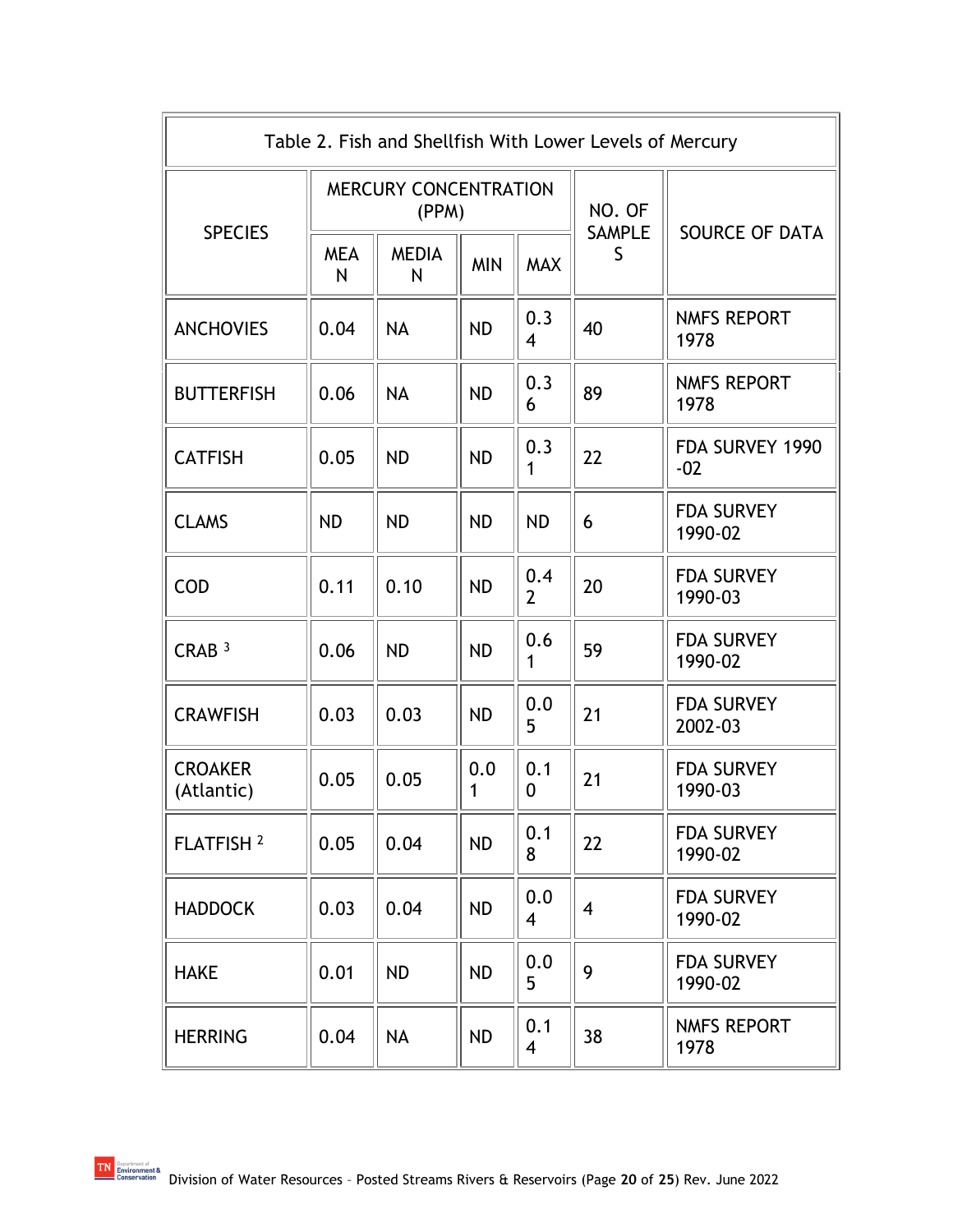| <b>JACKSMELT</b>                                    | 0.11      | 0.06      | 0.0<br>4              | 0.5<br>0              | 16             | <b>FDA SURVEY</b><br>1990-02 |
|-----------------------------------------------------|-----------|-----------|-----------------------|-----------------------|----------------|------------------------------|
| <b>LOBSTER</b><br>(Spiny)                           | 0.09      | 0.14      | <b>ND</b>             | 0.2<br>7              | 9              | <b>FDA SURVEY</b><br>1990-02 |
| <b>MACKEREL</b><br><b>ATLANTIC</b><br>(N. Atlantic) | 0.05      | <b>NA</b> | 0.0<br>$\overline{2}$ | 0.1<br>6              | 80             | <b>NMFS REPORT</b><br>1978   |
| <b>MACKEREL</b><br>CHUB (Pacific)                   | 0.09      | <b>NA</b> | 0.0<br>$\overline{3}$ | 0.1<br>9              | 30             | <b>NMFS REPORT</b><br>1978   |
| <b>MULLET</b>                                       | 0.05      | <b>NA</b> | <b>ND</b>             | 0.1<br>$\overline{3}$ | 191            | <b>NMFS REPORT</b><br>1978   |
| <b>OYSTERS</b>                                      | <b>ND</b> | <b>ND</b> | <b>ND</b>             | 0.2<br>5              | 34             | <b>FDA SURVEY</b><br>1990-02 |
| PERCH OCEAN                                         | <b>ND</b> | <b>ND</b> | <b>ND</b>             | 0.0<br>$\overline{3}$ | 6              | <b>FDA SURVEY</b><br>1990-02 |
| <b>PICKEREL</b>                                     | <b>ND</b> | <b>ND</b> | <b>ND</b>             | 0.0<br>6              | $\overline{4}$ | <b>FDA SURVEY</b><br>1990-02 |
| <b>POLLOCK</b>                                      | 0.06      | <b>ND</b> | <b>ND</b>             | 0.7<br>8              | 37             | <b>FDA SURVEY</b><br>1990-02 |
| <b>SALMON</b><br>(Canned)                           | <b>ND</b> | <b>ND</b> | <b>ND</b>             | <b>ND</b>             | 23             | <b>FDA SURVEY</b><br>1990-02 |
| <b>SALMON</b><br>(Fresh/Frozen                      | 0.01      | <b>ND</b> | <b>ND</b>             | 0.1<br>9              | 34             | <b>FDA SURVEY</b><br>1990-02 |
| <b>SARDINE</b>                                      | 0.02      | 0.01      | <b>ND</b>             | 0.0<br>4              | 22             | <b>FDA SURVEY</b><br>2002-03 |
| <b>SCALLOPS</b>                                     | 0.05      | <b>NA</b> | <b>ND</b>             | 0.2<br>$\overline{2}$ | 66             | NMFS REPORT<br>1978          |
| SHAD<br>(American)                                  | 0.07      | <b>NA</b> | <b>ND</b>             | 0.2<br>$\overline{2}$ | 59             | <b>NMFS REPORT</b><br>1978   |

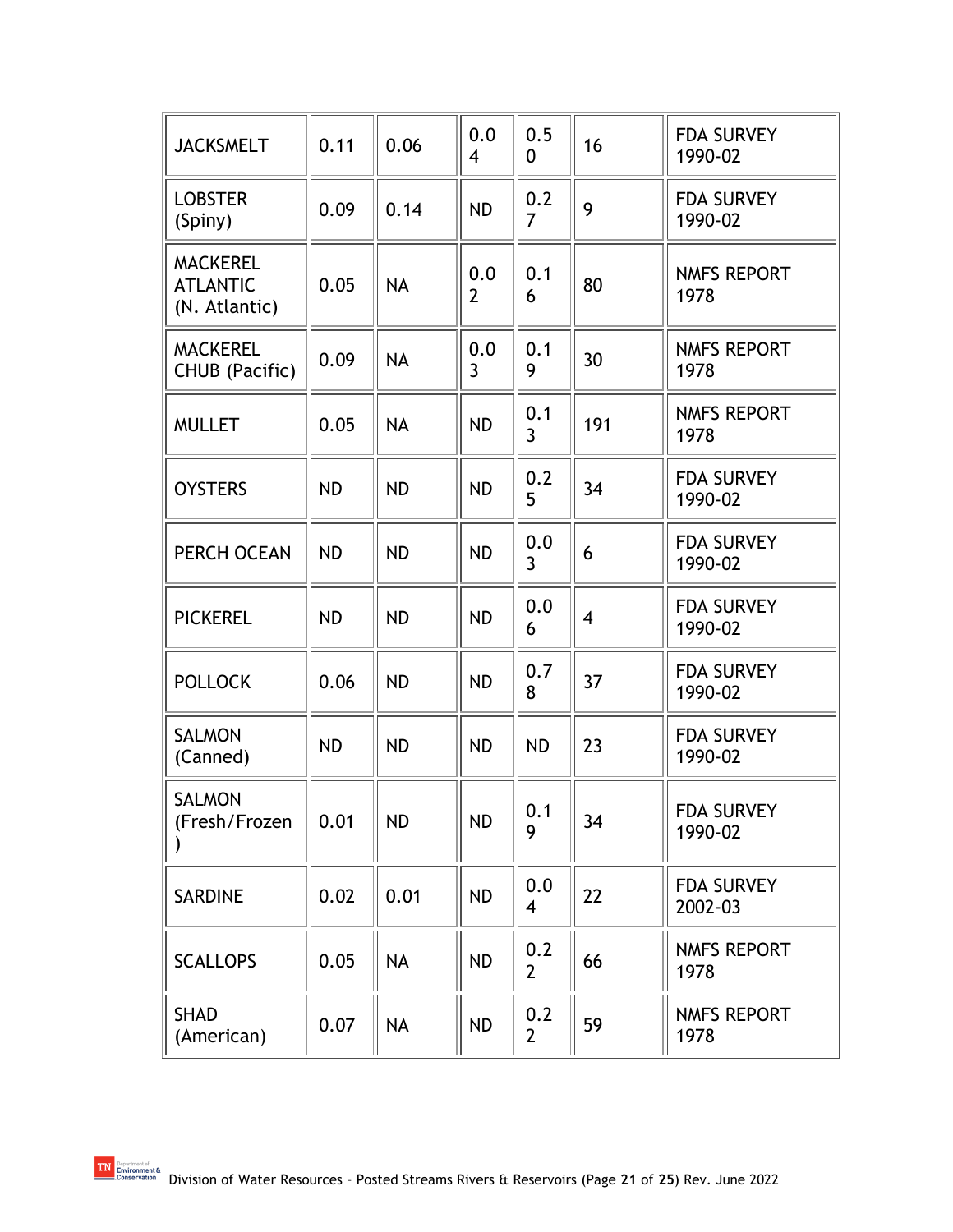| <b>SHRIMP</b>                     | <b>ND</b> | <b>ND</b> | <b>ND</b> | 0.0<br>5        | 24             | <b>FDA SURVEY</b><br>1990-02 |
|-----------------------------------|-----------|-----------|-----------|-----------------|----------------|------------------------------|
| <b>SQUID</b>                      | 0.07      | <b>NA</b> | <b>ND</b> | 0.4<br>$\Omega$ | 200            | <b>NMFS REPORT</b><br>1978   |
| <b>TILAPIA</b>                    | 0.01      | <b>ND</b> | <b>ND</b> | 0.0<br>7        | 9              | <b>FDA SURVEY</b><br>1990-02 |
| <b>TROUT</b><br>(Freshwater)      | 0.03      | 0.02      | <b>ND</b> | 0.1<br>3        | 17             | <b>FDA SURVEY</b><br>2002-03 |
| <b>TUNA</b><br>(Canned,<br>Light) | 0.12      | 0.08      | <b>ND</b> | 0.8<br>5        | 131            | <b>FDA SURVEY</b><br>1990-03 |
| <b>WHITEFISH</b>                  | 0.07      | 0.05      | <b>ND</b> | 0.3<br>1        | 25             | <b>FDA SURVEY</b><br>1990-03 |
| <b>WHITING</b>                    | <b>ND</b> | <b>ND</b> | <b>ND</b> | <b>ND</b>       | $\overline{2}$ | <b>FDA SURVEY</b><br>1990-02 |

| Table 3. Mercury Levels of Other Fish and Shellfish |                 |                                       |            |                       |                    |                                 |  |  |  |
|-----------------------------------------------------|-----------------|---------------------------------------|------------|-----------------------|--------------------|---------------------------------|--|--|--|
| <b>SPECIES</b>                                      |                 | <b>MERCURY CONCENTRATION</b><br>(PPM) |            |                       | NO. OF             | <b>SOURCE OF</b><br><b>DATA</b> |  |  |  |
|                                                     | <b>MEA</b><br>N | <b>MEDIA</b><br>N                     | <b>MIN</b> | MA<br>X               | <b>SAMPLE</b><br>S |                                 |  |  |  |
| <b>BASS</b><br>$(Saltwater)^1$                      | 0.27            | 0.15                                  | 0.0<br>6   | 0.9<br>6              | 35                 | FDA SURVEY 199<br>$0 - 03$      |  |  |  |
| <b>BLUEFISH</b>                                     | 0.31            | 0.30                                  | 0.1<br>4   | 0.6<br>3              | 22                 | <b>FDA SURVEY 2002-03</b>       |  |  |  |
| <b>BUFFALOFISH</b>                                  | 0.19            | 0.14                                  | 0.0<br>5   | 0.4<br>$\overline{3}$ | 4                  | <b>FDA SURVEY 1990-02</b>       |  |  |  |
| <b>CARP</b>                                         | 0.14            | 0.14                                  | 0.0        | 0.2<br>7              | $\overline{2}$     | <b>FDA SURVEY 1990-02</b>       |  |  |  |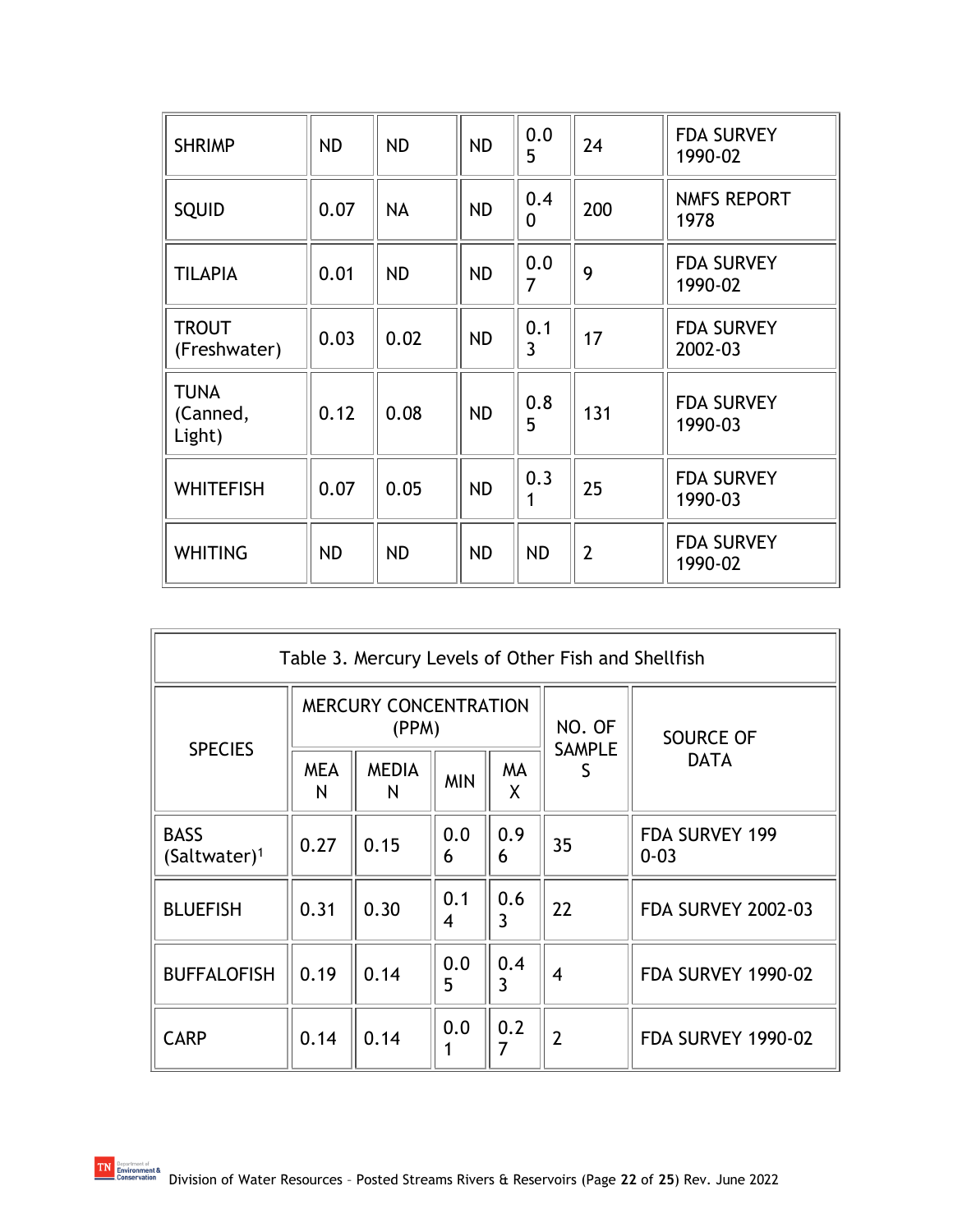| <b>CROAKER</b><br><b>WHITE</b><br>(Pacific)              | 0.29 | 0.28      | 0.1<br>8              | 0.4<br>1              | 15  | <b>FDA SURVEY 1990-03</b> |
|----------------------------------------------------------|------|-----------|-----------------------|-----------------------|-----|---------------------------|
| <b>GROUPER</b>                                           | 0.55 | 0.44      | 0.0<br>$\overline{7}$ | 1.2<br>1              | 22  | <b>FDA SURVEY 2002-03</b> |
| <b>HALIBUT</b>                                           | 0.26 | 0.20      | <b>ND</b>             | 1.5<br>$\overline{2}$ | 32  | <b>FDA SURVEY 1990-02</b> |
| <b>LOBSTER</b><br>(Northern/<br>American)                | 0.31 | <b>NA</b> | 0.0<br>5              | 1.3<br>1              | 88  | <b>NMFS REPORT 1978</b>   |
| <b>MACKEREL</b><br><b>SPANISH</b><br>(Gulf of<br>Mexico) | 0.45 | <b>NA</b> | 0.0<br>$\overline{7}$ | 1.5<br>6              | 66  | <b>NMFS REPORT 1978</b>   |
| <b>MACKEREL</b><br><b>SPANISH</b><br>(S. Atlantic)       | 0.18 | <b>NA</b> | 0.0<br>5              | 0.7<br>$\overline{3}$ | 43  | <b>NMFS REPORT 1978</b>   |
| <b>MARLIN</b>                                            | 0.49 | 0.39      | 0.1<br>0              | 0.9<br>$\overline{2}$ | 16  | <b>FDA SURVEY 1990-02</b> |
| <b>MONKFISH</b>                                          | 0.18 | <b>NA</b> | 0.0<br>$\overline{2}$ | 1.0<br>$\overline{2}$ | 81  | <b>NMFS REPORT 1978</b>   |
| <b>ORANGE</b><br><b>ROUGHY</b>                           | 0.54 | 0.56      | 0.3<br>0              | 0.8<br>0              | 26  | <b>FDA SURVEY 1990-03</b> |
| <b>PERCH</b><br>(Freshwater)                             | 0.14 | 0.15      | <b>ND</b>             | 0.3<br>1              | 5   | <b>FDA SURVEY 1990-02</b> |
| <b>SABLEFISH</b>                                         | 0.22 | <b>NA</b> | <b>ND</b>             | 0.7<br>$\mathbf{0}$   | 102 | <b>NMFS REPORT 1978</b>   |
| <b>SCORPIONFIS</b><br>H.                                 | 0.29 | <b>NA</b> | 0.0<br>$\overline{2}$ | 1.3<br>5              | 78  | <b>NMFS REPORT 1978</b>   |
| <b>SHEEPSHEAD</b>                                        | 0.13 | <b>NA</b> | 0.0<br>2              | 0.6<br>3              | 59  | NMFS REPORT 1978          |

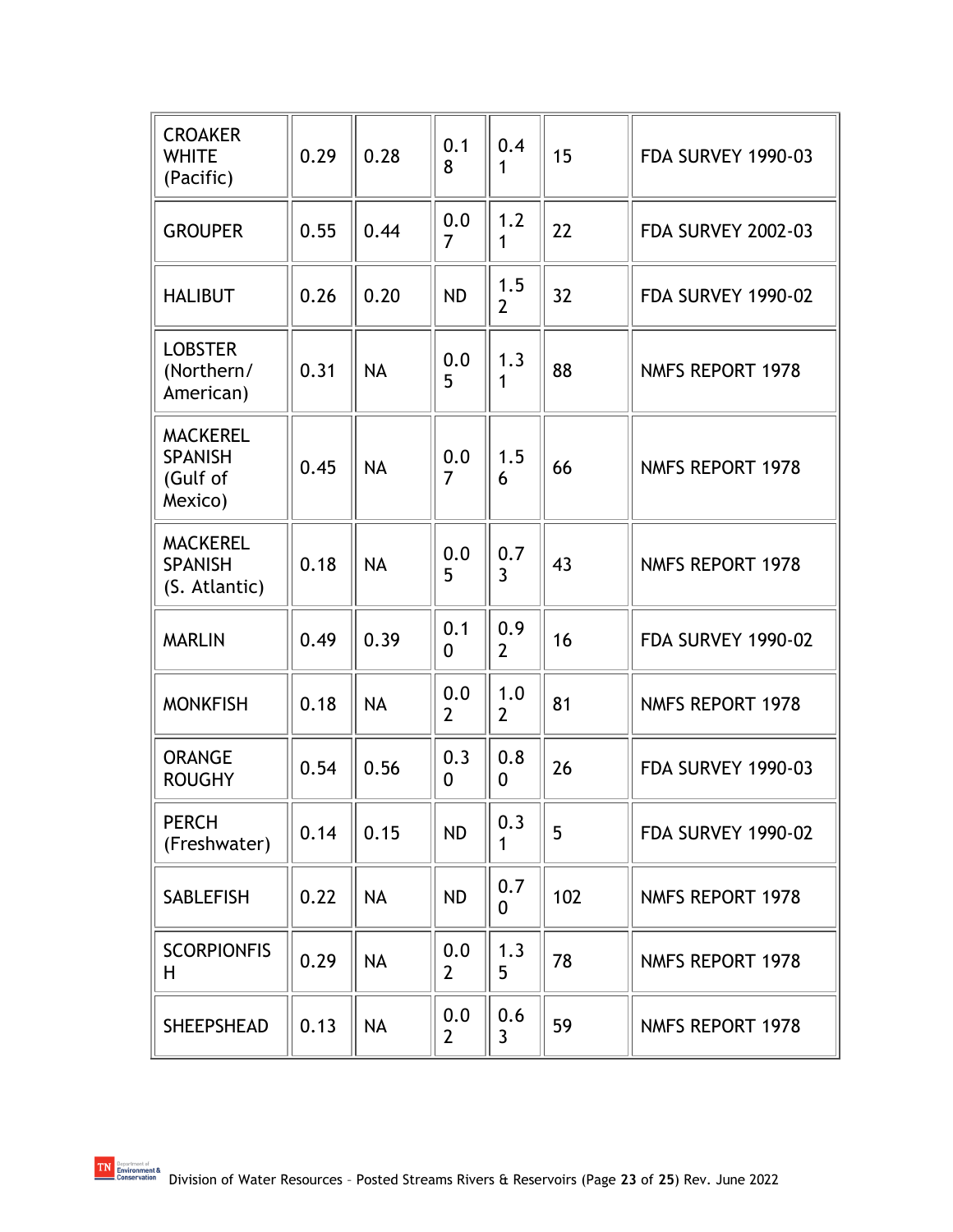| <b>SKATE</b>                         | 0.14 | <b>NA</b> | 0.0<br>4  | 0.3<br>6              | 56  | <b>NMFS REPORT 1978</b>   |
|--------------------------------------|------|-----------|-----------|-----------------------|-----|---------------------------|
| <b>SNAPPER</b>                       | 0.19 | 0.12      | <b>ND</b> | 1.3<br>7              | 25  | <b>FDA SURVEY 2002-03</b> |
| <b>TILEFISH</b><br>(Atlantic)        | 0.15 | 0.10      | 0.0<br>6  | 0.5<br>3              | 17  | <b>FDA SURVEY 2002-03</b> |
| <b>TUNA</b><br>(Canned,<br>Albacore) | 0.35 | 0.34      | <b>ND</b> | 0.8<br>5              | 179 | <b>FDA SURVEY 1990-03</b> |
| <b>TUNA</b><br>(Fresh/Froze<br>n)    | 0.38 | 0.30      | <b>ND</b> | 1.3<br>$\overline{0}$ | 131 | <b>FDA SURVEY 1990-02</b> |
| <b>WEAKFISH</b><br>(Sea Trout)       | 0.25 | 0.16      | <b>ND</b> | 0.7<br>4              | 27  | <b>FDA SURVEY 1990-03</b> |

Source of data: FDA Surveys 1990-2003

"National Marine Fisheries Service Survey of Trace Elements in the Fishery Resource" Report 1978

"The Occurrence of Mercury in the Fishery Resources of the Gulf of Mexico" Report 2000

Market share calculation based on 2001 National Marine Fisheries Service published landings data

\* Mercury was measured as Total Mercury and/or Methylmercury

ND - mercury concentration below the Level of Detection

(LOD=0.01ppm)

NA - data not available

<sup>1</sup> Includes: Sea bass/ Striped Bass/ Rockfish

<sup>2</sup> Includes: Flounder, Plaice, Sole

<sup>3</sup> Includes: Blue, King, Snow

[Advisory on Mercury in Seafood](http://www.cfsan.fda.gov/%7Edms/admehg3.html)

[Mercury in Fish: FDA Monitoring Program](http://www.cfsan.fda.gov/%7Efrf/seamehg2.html)